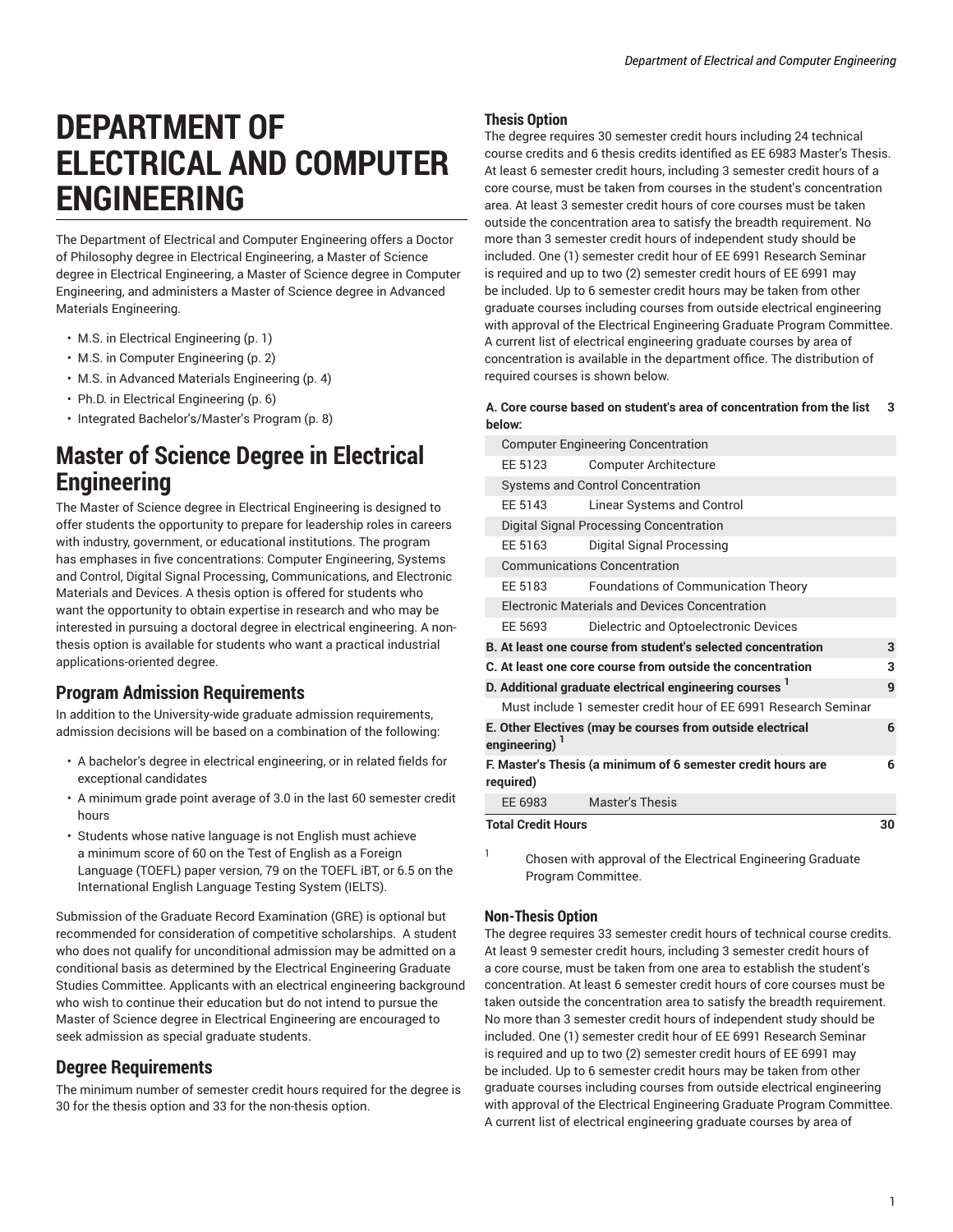concentration is available in the department office. The distribution of required courses is given below.

### **A. Core course based on student's area of concentration from the list 3 below:**

|                           | <b>Computer Engineering Concentration</b>                          |    |
|---------------------------|--------------------------------------------------------------------|----|
|                           |                                                                    |    |
| EE 5123                   | Computer Architecture                                              |    |
|                           | <b>Systems and Control Concentration</b>                           |    |
| EE 5143                   | Linear Systems and Control                                         |    |
|                           | Digital Signal Processing Concentration                            |    |
| EE 5163                   | Digital Signal Processing                                          |    |
|                           | <b>Communications Concentration</b>                                |    |
| EE 5183                   | <b>Foundations of Communication Theory</b>                         |    |
|                           | <b>Electronic Materials and Devices Concentration</b>              |    |
| EE 5693                   | Dielectric and Optoelectronic Devices                              |    |
|                           | B. At least two courses from student's selected concentration      | 6  |
|                           | C. At least two core courses from outside the concentration        | 6  |
|                           | D. Additional graduate electrical engineering courses <sup>1</sup> | 9  |
|                           | Must include 1 semester credit hour of EE 6991 Research Seminar    |    |
| engineering) <sup>1</sup> | E. Other Electives (may be courses from outside electrical         | 6  |
| required)                 | F. Master's Project (a minimum of 3 semester credit hours are      | 3  |
| EE 6943                   | <b>Graduate Project</b>                                            |    |
| <b>Total Credit Hours</b> |                                                                    | 33 |

1 Chosen with approval of the Electrical Engineering Graduate Program Committee.

### **Concentrations**

The Electrical Engineering (EE) courses are divided into five concentrations as follows:

### <span id="page-1-0"></span>**Computer Engineering**

| EE 5103 | <b>Engineering Programming</b>  | 3 |
|---------|---------------------------------|---|
| EE 5113 | <b>VLSI System Design</b>       | 3 |
| EE 5123 | <b>Computer Architecture</b>    | 3 |
| EE 5193 | FPGA and HDL                    | 3 |
| EE 5223 | <b>Topics in Digital Design</b> | 3 |
| EE 5323 | <b>Topics in VLSI Design</b>    | 3 |
| EE 5423 | Topics in Computer Architecture | 3 |
| EE 5453 | Topics in Software Engineering  | 3 |

### **Systems and Control**

| $5,0.00110$ and $0.01110$ |                                                              |   |  |
|---------------------------|--------------------------------------------------------------|---|--|
| EE 5143                   | Linear Systems and Control                                   | 3 |  |
| EE 5243                   | <b>Special Topics in Control</b>                             | 3 |  |
| EE 5343                   | <b>Intelligent Control and Robotics</b>                      | 3 |  |
| EE 5443                   | Discrete-Time Control Theory and Design                      | 3 |  |
| EE 5543                   | Nonlinear System and Control                                 | 3 |  |
| EE 5643                   | Advanced Robotics and Artificial Intelligence                | 3 |  |
| EE 5743                   | Network Multi-agent Systems                                  | 3 |  |
| EE 5843                   | Optimization and Control of Cyber-Physical<br><b>Systems</b> | 3 |  |
| EE 5943                   | <b>Adaptive Estimation and Control</b>                       | 3 |  |

| EE 6243               | Modeling and Control of Three-Phase PWM<br>Converters                          | 3 |
|-----------------------|--------------------------------------------------------------------------------|---|
| EE 6343               | Advanced Topics in Systems and Control                                         | 3 |
| FF 7443               | <b>Nonlinear Control Systems</b>                                               | 3 |
|                       | <b>Digital Signal Processing</b>                                               |   |
| EE 5153               | Random Signals and Noise                                                       | 3 |
| EE 5163               | Digital Signal Processing                                                      | 3 |
| EE 5263               | Topics in Digital Signal Processing and Digital<br>Filtering                   | 3 |
| EE 5353               | Topics in Multimedia Signal Processing                                         | 3 |
| EE 6363               | Advanced Topics in Signal Processing                                           | 3 |
| <b>Communications</b> |                                                                                |   |
| FF 5153               | Random Signals and Noise                                                       | 3 |
| EE 5183               | <b>Foundations of Communication Theory</b>                                     | 3 |
| EE 5283               | <b>Topics in Communication Systems</b>                                         | 3 |
| EE 5373               | <b>Wireless Communication</b>                                                  | 3 |
| EE 5473               | Fiber Optic Communication                                                      | 3 |
| EE 5583               | <b>Topics in Digital Communication</b>                                         | 3 |
| EE 6383               | <b>Advanced Topics in Communications</b>                                       | 3 |
|                       | <b>Electronic Materials and Devices</b>                                        |   |
| EE 5293               | <b>Topics in Microelectronics</b>                                              | 3 |
| EE 5403               | <b>Advanced Dielectric and Optoelectronic</b><br><b>Engineering Laboratory</b> | 3 |
| EE 5503               | Introduction to Nanoelectronics                                                | 3 |
| EE 5593               | <b>Topics in Advanced Sensor Devices</b>                                       | 3 |
| EE 5693               | Dielectric and Optoelectronic Devices                                          | 3 |
| EE 6493               | Advanced Topics in Electronic Materials and<br><b>Devices</b>                  | 3 |

Degree plans must be consistent with the guidelines established by the Electrical Engineering Graduate Program Committee. In general, undergraduate courses, general education courses, and courses satisfying provisional conditions for admission cannot be counted toward the total required degree credit hours.

## **Comprehensive Examination**

Non-thesis degree candidates are required to submit a written report upon the completion of their Graduate Project to the student's advisory committee, chaired by a tenured or tenure-track graduate faculty member. In addition, an oral presentation of the project may be mandated by the advisory committee. Thesis degree candidates are required to pass an oral comprehensive examination that is administered in the form of a presentation of the thesis research to the student's advisory committee chaired by a tenured or tenured-track graduate faculty member. Students must register for one semester credit hour of comprehensive examination for the semester in which the examination is to be taken, if they are not enrolled in other courses.

## **Master of Science Degree in Computer Engineering**

The Master of Science degree in Computer Engineering is designed to offer students the opportunity to prepare for leadership roles in careers with industry, government, or educational institutions. Students enrolled in the M.S. degree program in Computer Engineering will have two options to obtain their degrees: (1) Thesis Option and (2) Non-Thesis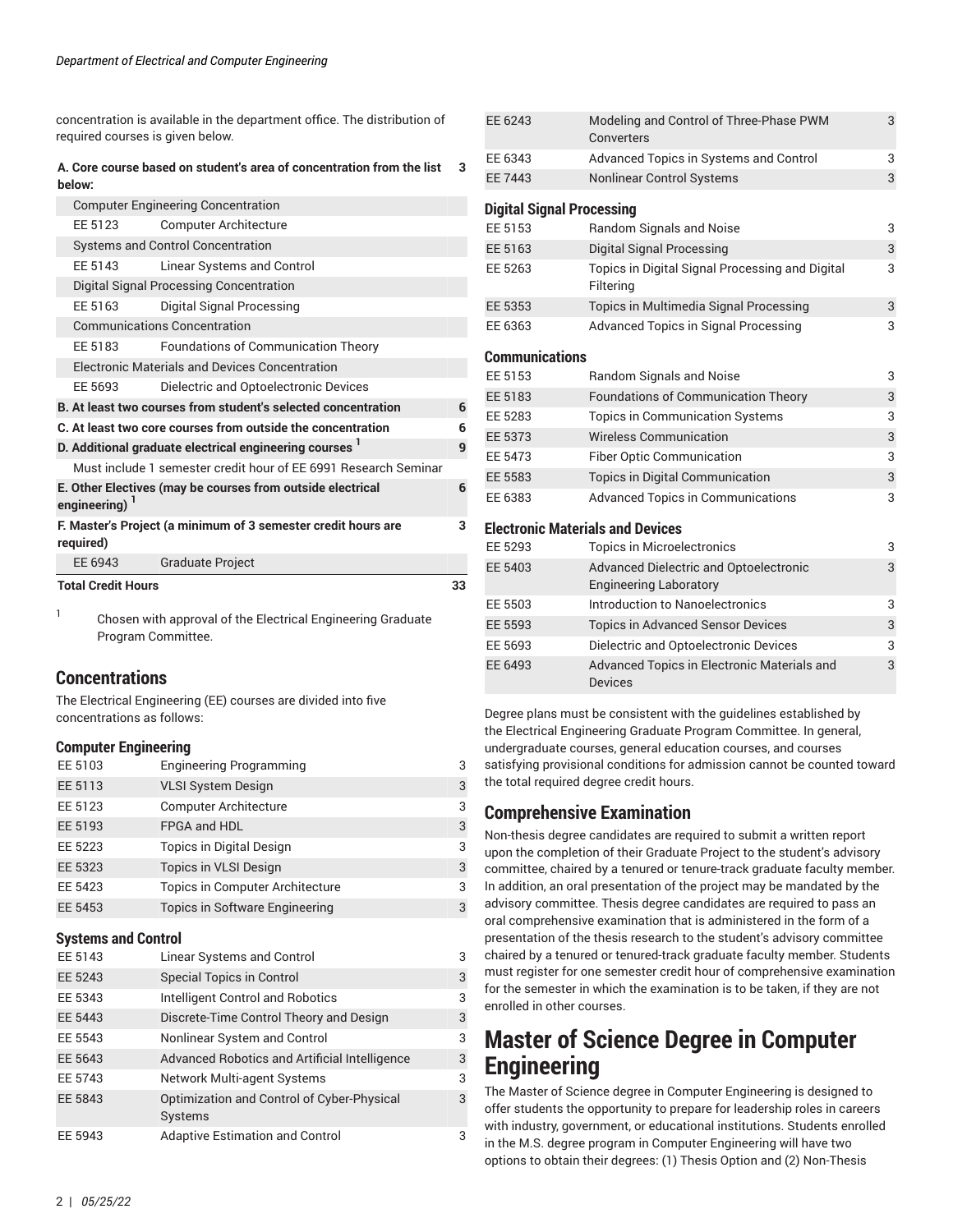Option. A thesis option is offered for students who want the opportunity to obtain expertise in research and who may be interested in pursuing a doctoral degree in computer engineering or electrical engineering. A non-thesis option is offered for students who want a practical industrial applications-oriented degree.

### **Program Admission Requirements**

In addition to the University-wide graduate admission requirements, admission decisions will be based on a combination of the following:

- A bachelor's degree in electrical or computer engineering or in related fields for exceptional candidates
- A minimum grade point average of 3.0 in the last 60 semester credit hours of undergraduate studies
- Students whose native language is not English must achieve a minimum score of 60 on the Test of English as a Foreign Language (TOEFL) paper version, 79 on the TOEFL iBT, or 6.5 on the International English Language Testing System (IELTS).

Submission of the Graduate Record Examination (GRE) is optional but recommended for consideration of competitive scholarships. A student who does not qualify for unconditional admission may be admitted on a conditional basis as determined by the Computer Engineering Graduate Studies Committee. Applicants with an electrical or computer engineering background who wish to continue their education but do not intend to pursue the Master of Science degree in Computer Engineering are encouraged to seek admission as special graduate students.

### **Degree Requirements**

The minimum number of semester credit hours required for the degree is 30 for the thesis option and 33 for the non-thesis option.

The courses are divided into three groups as follows:

### **Thesis Ontion**

| ווטוועט טוטטווו        |                                                                                                                                                |    |
|------------------------|------------------------------------------------------------------------------------------------------------------------------------------------|----|
|                        | A. Select any two core courses from Group A                                                                                                    | 6  |
| basis for the program: | Group A. The following four core courses of this group form the                                                                                |    |
| EE 5103                | <b>Engineering Programming</b>                                                                                                                 |    |
| EE 5113                | <b>VLSI System Design</b>                                                                                                                      |    |
| EE 5123                | <b>Computer Architecture</b>                                                                                                                   |    |
| EE 5193                | FPGA and HDL                                                                                                                                   |    |
|                        | B. Additional computer engineering courses from Group A or B (must<br>include 1 semester credit hour of EE 6991 Research Seminar) <sup>1</sup> | 12 |
|                        | Group B. Additional computer engineering courses:                                                                                              |    |
| CS 5103                | Software Engineering                                                                                                                           |    |
| EE 5163                | <b>Digital Signal Processing</b>                                                                                                               |    |
| EE 5223                | Topics in Digital Design (may be repeated when<br>topic varies)                                                                                |    |
| EE 5293                | Topics in Microelectronics (may be repeated when<br>topic varies)                                                                              |    |
| EE 5323                | Topics in VLSI Design (may be repeated when<br>topic varies)                                                                                   |    |
| EE 5353                | Topics in Multimedia Signal Processing (only Topic<br>1 and Topic 2)                                                                           |    |
| EE 5423                | Topics in Computer Architecture (may be repeated<br>when topic varies)                                                                         |    |
| EE 5453                | Topics in Software Engineering (may be repeated<br>when topic varies)                                                                          |    |
|                        |                                                                                                                                                |    |

|                                                                                      | <b>EE 5523</b>            | Introduction to Cloud Computing                                                                               |    |
|--------------------------------------------------------------------------------------|---------------------------|---------------------------------------------------------------------------------------------------------------|----|
|                                                                                      | EE 6991                   | <b>Research Seminar</b>                                                                                       |    |
|                                                                                      | CPE 6953                  | Independent Study                                                                                             |    |
|                                                                                      |                           | or CPE 6952 Independent Study                                                                                 |    |
|                                                                                      |                           | or CPE 6951 Independent Study                                                                                 |    |
|                                                                                      |                           | C. Elective courses from Group A or B or C                                                                    | 6  |
|                                                                                      |                           | Group C. Free elective courses: any graduate-level electrical<br>engineering course and the following courses |    |
|                                                                                      | CS 5113                   | <b>Computer Graphics</b>                                                                                      |    |
|                                                                                      | CS 5233                   | Artificial Intelligence                                                                                       |    |
|                                                                                      | CS 5363                   | Programming Languages and Compilers                                                                           |    |
|                                                                                      | CS 5523                   | <b>Operating Systems</b>                                                                                      |    |
|                                                                                      |                           | D. Master's Thesis (a minimum of 6 semester credit hours)                                                     | 6  |
|                                                                                      | CPE 6983                  | <b>Master's Thesis</b>                                                                                        |    |
|                                                                                      | <b>Total Credit Hours</b> |                                                                                                               | 30 |
| 1<br>Chosen with approval of the Computer Engineering Graduate<br>Program Committee. |                           |                                                                                                               |    |
|                                                                                      | <b>Non-Thesis Option</b>  |                                                                                                               |    |
|                                                                                      |                           | A. Select any two core courses from Group A                                                                   | 6  |
|                                                                                      |                           | Group A. The following four core courses of this group form the                                               |    |

| basis for the program: |                                |
|------------------------|--------------------------------|
| EE 5103                | <b>Engineering Programming</b> |
| EE 5113                | <b>VLSI System Design</b>      |

| EE 5123 | <b>Computer Architecture</b> |
|---------|------------------------------|
| EE 5193 | FPGA and HDL                 |

**B. Additional computer engineering courses from Group A or B (must 15 include 1 semester credit hour of EE 6991 Research Seminar) <sup>1</sup>**

|          | Group B. Additional computer engineering courses:                                                             |   |
|----------|---------------------------------------------------------------------------------------------------------------|---|
| CS 5103  | Software Engineering                                                                                          |   |
| EE 5163  | Digital Signal Processing                                                                                     |   |
| EE 5223  | Topics in Digital Design (may be repeated when<br>topic varies)                                               |   |
| EE 5293  | Topics in Microelectronics (may be repeated when<br>topic varies)                                             |   |
| EE 5323  | Topics in VLSI Design (may be repeated when<br>topic varies)                                                  |   |
| EE 5353  | Topics in Multimedia Signal Processing (only Topic<br>1 and Topic 2)                                          |   |
| EE 5423  | Topics in Computer Architecture (may be repeated<br>when topic varies)                                        |   |
| EE 5453  | Topics in Software Engineering (may be repeated<br>when topic varies)                                         |   |
| EE 5523  | Introduction to Cloud Computing                                                                               |   |
| EE 6991  | <b>Research Seminar</b>                                                                                       |   |
| CPE 6953 | Independent Study                                                                                             |   |
|          | or CPE 6952 Independent Study                                                                                 |   |
|          | or CPE 6951 Independent Study                                                                                 |   |
|          | C. Elective courses from Group A or B or C $^{\mathrm{1}}$                                                    | 9 |
|          | Group C. Free elective courses: any graduate-level electrical<br>engineering course and the following courses |   |
| CS 5113  | <b>Computer Graphics</b>                                                                                      |   |
| CS 5233  | Artificial Intelligence                                                                                       |   |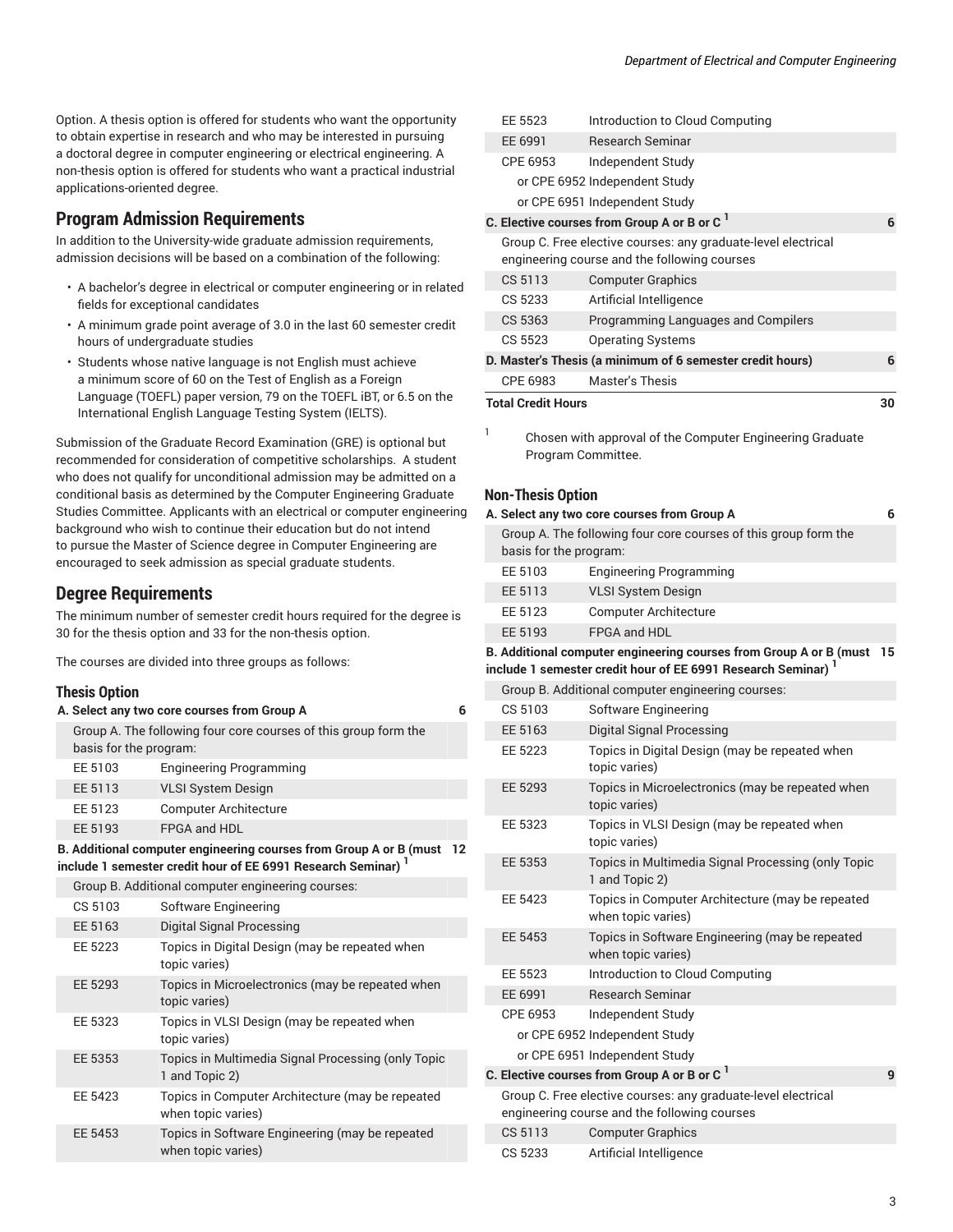| <b>Total Credit Hours</b>                                  |          |                                     |  |
|------------------------------------------------------------|----------|-------------------------------------|--|
|                                                            | CPE 6943 | <b>Graduate Project</b>             |  |
| D. Master's Project (a minimum of 3 semester credit hours) |          |                                     |  |
|                                                            | CS 5523  | <b>Operating Systems</b>            |  |
|                                                            | CS 5363  | Programming Languages and Compilers |  |
|                                                            |          |                                     |  |

1 Chosen with approval of the Computer Engineering Graduate Program Committee.

One (1) credit hour of EE 6991 Research Seminar is required for both the thesis and non-thesis options and up to two (2) credit hours of EE 6991 can be included. No more than three (3) credit hours of independent study can be included.

Degree plans must be consistent with the guidelines established by the Computer Engineering Graduate Program Committee. In general, undergraduate courses, general education courses, and courses satisfying provisional conditions for admission cannot be counted toward the total required degree credit hours.

### **Comprehensive Examination**

Non-thesis degree candidates are required to submit a written report upon the completion of their Graduate Project to the student's advisory committee, chaired by a tenured or tenure-track graduate faculty member. In addition, an oral presentation of the project may be mandated by the advisory committee. Thesis degree candidates are required to pass an oral comprehensive examination that is administered in the form of a presentation of the thesis research to the student's advisory committee chaired by a tenured or tenured-track graduate faculty member. Students must register for one semester credit hour of comprehensive examination for the semester in which the examination is to be taken, if they are not enrolled in other courses.

## <span id="page-3-0"></span>**Master of Science Degree in Advanced Materials Engineering**

The Master of Science (M.S.) degree in Advanced Materials Engineering (MatE) at The University of Texas at San Antonio (UTSA) is an interdisciplinary graduate degree program offered by the College of Engineering and Integrated Design. The M.S. in MatE degree program is directed by the Advanced Materials Engineering Graduate Program Committee and is currently administered by the Department of Electrical and Computer Engineering.

The Master of Science degree in Advanced Materials Engineering is designed to offer training opportunities for graduate students to gain the state-of-the-art technical knowledge and skill sets necessary for independent critical thinking, problem solving, and decision making to address multidisciplinary problems in materials engineering. The degree program also provides students with opportunities in taking multidisciplinary courses from the College of Engineering and Integrated Design and other colleges at UTSA to enhance students' interdisciplinary research potentials as well as their technical leadership and entrepreneurship skills. The affiliated program faculty consists of UTSA graduate faculty who offers MatE core/concentration courses or serves on MatE Program/Supervising Committees during the current or previous catalog period. Each MatE program faculty is actively engaged in interdisciplinary research/education and brings to this program extensive and a wide range of expertise.

The program addresses three interlinked areas of knowledge in advanced materials engineering:

- 1. Structure-function relationships in materials, which determine behavior at the macro-, micro-, nano-, molecular- and atomic-levels;
- 2. Synthesis, characterization, measurement, and computational modeling of materials (ceramics, composites, metals, polymers, multifunctional, electronic and biomedical) especially those with novel multifunctional properties; and
- 3. Design and fabrication of advanced materials and devices that address current and future technological challenges in a wide range of applications including energy, communications, control and automation, health and medicine, nanotechnology, structural and environmental, and transportation.

The M.S. in MatE offers core courses to all enrolled students to achieve a common platform of understanding and knowledge. Subsequently, students will choose their concentrations according to materials classifications and applications. Currently two concentrations are offered:

- Concentration I Multifunctional Electronic, Dielectric, Photonic and Magnetic Materials
- Concentration II Multifunctional Biomedical Materials

Upon recommendation of the student's Supervising Professor and with the approval of the Program Director, a student may take graduate-level courses offered by other graduate programs related to materials science and engineering, including from the Management of Technology program, to augment the student's education and creativity in interdisciplinary areas and to better prepare the student for jobs in research and in the industry.

Both thesis and non-thesis options are available.

## **Program Admission Requirements**

In addition to the University-wide graduate admission requirements, admission decisions will be made by the Admissions Committee based on a combination of the following:

- A bachelor's degree in any discipline of engineering or sciences especially from materials science, physics or chemistry. A minimum grade point average of 3.0 (on a 4.0 scale) in the last 60 semester credit hours of undergraduate studies.
- A statement of research experience, interests and goals
- 1 to 2 letter(s) of recommendation
- Students whose native language is not English must achieve a minimum score of 60 on the Test of English as a Foreign Language (TOEFL) paper version, 79 on the TOEFL iBT, or 6.5 on the International English Language Testing System (IELTS).
- Submission of the Graduate Record Examination (GRE) is optional but recommended for consideration of competitive scholarships.

## **Degree Requirements**

The minimum number of semester credit hours required for the M.S. in MatE degree is 30 for the thesis option and 33 for the non-thesis option.

### **Thesis Option**

The degree requires 30 semester credit hours including 24 technical course credits and 6 thesis credits identified as MATE 6983 Master's Thesis ResearchMaster's Thesis Research. A total of 18 semester credit hours, including 9 credits of core courses in Group A and 9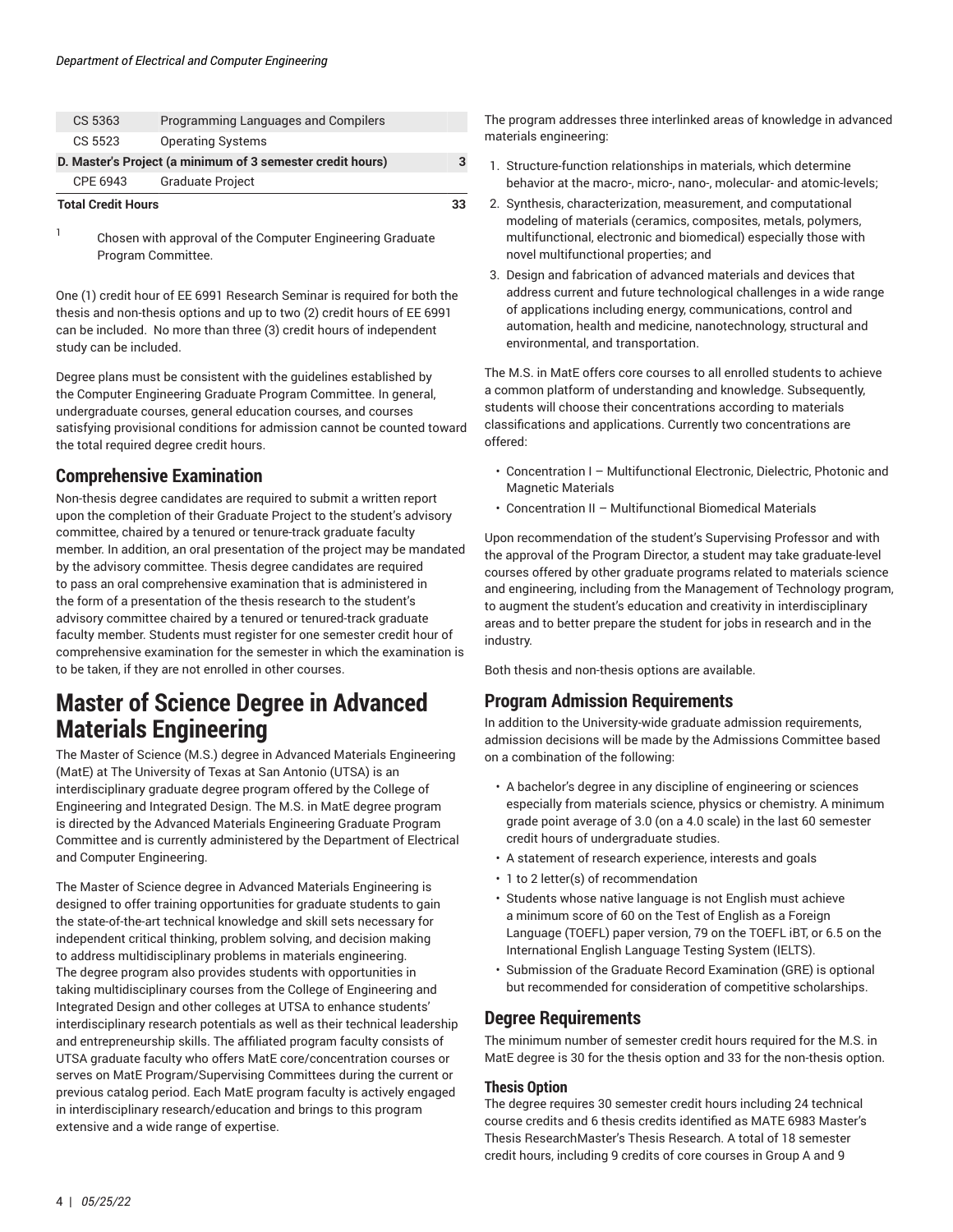credits courses (at least 6 credits from the chosen concentration) in Group B, must be taken to satisfy the depth and the breadth requirement. Up to 6 credits may be taken from courses in Group C, including courses from outside of the College of Engineering with the approval of the Advanced Materials Engineering Graduate Program Committee. A current list of MATE graduate courses is available in the department office. No more than a total of 3 semester credit hours of MATE 6951, MATE 6952, or MATE 6953 Directed Research in Advanced Materials EngineeringDirected Research in Advanced Materials Engineering, MOT 6971 or MOT 6973 Special ProblemsSpecial Problems, and Research Seminar (BME 6011 or EE 6991) may be included.

Course listings of Group A, B, and C are common for both Thesis and Non-Thesis options.

|                                                      | A. Required Core Courses from Group A                                                                  | 9 |
|------------------------------------------------------|--------------------------------------------------------------------------------------------------------|---|
|                                                      | Group A. Required core courses:                                                                        |   |
| <b>MATE 5103</b>                                     | Principles of Materials Engineering: Fundamentals<br>of Structure, Chemistry, and Physical Properties  |   |
| <b>MATE 5113</b>                                     | Functions, Evaluations and Synthesis Technology<br>of Advanced Materials                               |   |
| MOT 5163                                             | Management of Technology                                                                               |   |
|                                                      | <b>B. Concentration specific courses from Group B</b>                                                  | 9 |
|                                                      | Group B. Concentration specific courses- at least 6 credits must<br>be from the chosen concentrations: |   |
|                                                      | <b>Concentration I: Multifunctional Electronic, Dielectric, Photonic</b>                               |   |
| and Magnetic Materials                               |                                                                                                        |   |
| EE 5403                                              | Advanced Dielectric and Optoelectronic<br><b>Engineering Laboratory</b>                                |   |
| EE 5503                                              | Introduction to Nanoelectronics                                                                        |   |
| EE 5693                                              | Dielectric and Optoelectronic Devices                                                                  |   |
| EE 6493                                              | Advanced Topics in Electronic Materials and<br><b>Devices</b>                                          |   |
| <b>MATE 5213</b>                                     | Sensing and Sensor Materials                                                                           |   |
| <b>MATE 5223</b>                                     | Structure-Chemistry-Property Relations in<br><b>Materials Science and Engineering</b>                  |   |
| <b>MATE 5233</b>                                     | Anisotropy and Crystalline Materials                                                                   |   |
| <b>MATE 5243</b>                                     | <b>Optic and Nonlinear Optical Materials</b>                                                           |   |
| <b>MATE 5253</b>                                     | Magnetic Materials and Electromagnetic<br>Engineering                                                  |   |
| <b>MATE 5393</b>                                     | Topics in Advanced Materials Engineering                                                               |   |
| <b>MATE 5493</b>                                     | Topics in Materials Engineering and Application                                                        |   |
|                                                      | <b>Concentration II: Multifunctional Biomedical Materials</b>                                          |   |
| <b>BME 6093</b>                                      | Topics in Biomedical Engineering                                                                       |   |
| <b>BME 6743</b>                                      | <b>Biophotonics</b>                                                                                    |   |
| <b>BMF 6903</b>                                      | <b>Biomaterials</b>                                                                                    |   |
| <b>BME 6933</b>                                      | <b>Tissue-Biomaterials Interactions</b>                                                                |   |
| BME 6963                                             | Fundamentals to Polymer Science with Select<br><b>Biomedical Applications</b>                          |   |
| <b>MATE 5513</b>                                     | <b>Fundamentals of Microfabrication and Application</b>                                                |   |
|                                                      | or BME 6733 Microfabrication and Application                                                           |   |
| <b>MATE 5523</b>                                     | <b>Biosensors: Fundamentals and Applications</b>                                                       |   |
| or BME 6753Biosensors: Fundamentals and Applications |                                                                                                        |   |
| <b>BME 6803</b>                                      | <b>Experimental Biomechanics</b>                                                                       |   |
| <b>MATE 5543</b>                                     | <b>Current Analytical Tools for Biomaterials</b><br>Characterizations                                  |   |

| <b>MATE 5493</b> | Topics in Materials Engineering and Application        |                                                                                                                                                                                                                                                                                                                                             |
|------------------|--------------------------------------------------------|---------------------------------------------------------------------------------------------------------------------------------------------------------------------------------------------------------------------------------------------------------------------------------------------------------------------------------------------|
|                  |                                                        | 6                                                                                                                                                                                                                                                                                                                                           |
|                  |                                                        |                                                                                                                                                                                                                                                                                                                                             |
| CHE 5263         | <b>Advanced Analytical Chemistry</b>                   |                                                                                                                                                                                                                                                                                                                                             |
| BME 6011         | <b>Research Seminar</b>                                |                                                                                                                                                                                                                                                                                                                                             |
| <b>BME 6723</b>  | <b>Bioinstrumentations</b>                             |                                                                                                                                                                                                                                                                                                                                             |
| <b>BME 6943</b>  | <b>Biomaterials and Cell Signaling</b>                 |                                                                                                                                                                                                                                                                                                                                             |
| EE 5293          | <b>Topics in Microelectronics</b>                      |                                                                                                                                                                                                                                                                                                                                             |
| EE 6991          | <b>Research Seminar</b>                                |                                                                                                                                                                                                                                                                                                                                             |
| <b>MATE 6951</b> | Directed Research in Advanced Materials<br>Engineering |                                                                                                                                                                                                                                                                                                                                             |
| <b>MATE 6952</b> | Directed Research in Advanced Materials<br>Engineering |                                                                                                                                                                                                                                                                                                                                             |
| <b>MATE 6953</b> | Directed Research in Advanced Materials<br>Engineering |                                                                                                                                                                                                                                                                                                                                             |
| ME 5483          | <b>Finite Flement Methods</b>                          |                                                                                                                                                                                                                                                                                                                                             |
| ME 5713          | <b>Mechanical Behavior of Materials</b>                |                                                                                                                                                                                                                                                                                                                                             |
| ME 5743          | <b>Composite Materials</b>                             |                                                                                                                                                                                                                                                                                                                                             |
| ME 6013          | <b>Advanced Engineering Mathematics I</b>              |                                                                                                                                                                                                                                                                                                                                             |
| <b>MOT 5243</b>  | <b>Essentials of Project and Program Management</b>    |                                                                                                                                                                                                                                                                                                                                             |
| <b>MOT 5253</b>  | Starting the High-Tech Firm                            |                                                                                                                                                                                                                                                                                                                                             |
| MOT 5313         | <b>Emerging Technologies</b>                           |                                                                                                                                                                                                                                                                                                                                             |
| <b>MOT 5333</b>  | <b>Technological Drivers of Globalization</b>          |                                                                                                                                                                                                                                                                                                                                             |
| PHY 5303         | <b>Statistical Mechanics</b>                           |                                                                                                                                                                                                                                                                                                                                             |
| PHY 7503         | <b>Topics in Experimental Physics</b>                  |                                                                                                                                                                                                                                                                                                                                             |
|                  |                                                        | 6                                                                                                                                                                                                                                                                                                                                           |
| <b>MATE 6983</b> | Master's Thesis Research                               |                                                                                                                                                                                                                                                                                                                                             |
|                  |                                                        | 30                                                                                                                                                                                                                                                                                                                                          |
|                  | <b>MATE 5393</b>                                       | Topics in Advanced Materials Engineering<br>C. Prescribed Electives from Group C<br>Group C. Prescribed elective courses. Additional elective<br>courses may be added with approval of the Advanced Materials<br>Engineering Graduate Program Committee.<br>D. Master's Thesis (a minimum of 6 semester credit hours)<br>Total Credit Hours |

### **Non-Thesis Option**

The degree requires 33 semester credit hours including 30 technical course credits and 3 project credits identified as MATE 6943 Master's ProjectMaster's Project. A total of 24 semester credit hours, including 9 credits of core courses in Group A and 12 credits courses (at least 9 credits from the chosen concentration) in Group B must be taken to satisfy the depth and the breadth requirement. Up to 9 credits may be taken from courses in Group C, including courses from out of the College of Engineering with the approval of the Advanced Materials Engineering Graduate Program Committee. A current list of MATE graduate courses is available in the department office. No more than a total of 3 semester credit hours of MATE 6951. MATE 6952, or MATE 6953 Directed Research in Advanced Materials EngineeringDirected Research in Advanced Materials Engineering, MOT 6971 or MOT 6973 Special ProblemsSpecial Problems, and Research Seminar (BME 6011 or EE 6991) may be included.

Course listings of Group A, B, and C are common for both Thesis and Non-Thesis options.

|                  | A. Required Core Courses from Group A             | q |
|------------------|---------------------------------------------------|---|
|                  | Group A. Required core courses:                   |   |
| <b>MATE 5103</b> | Principles of Materials Engineering: Fundamentals |   |

of Structure, Chemistry, and Physical Properties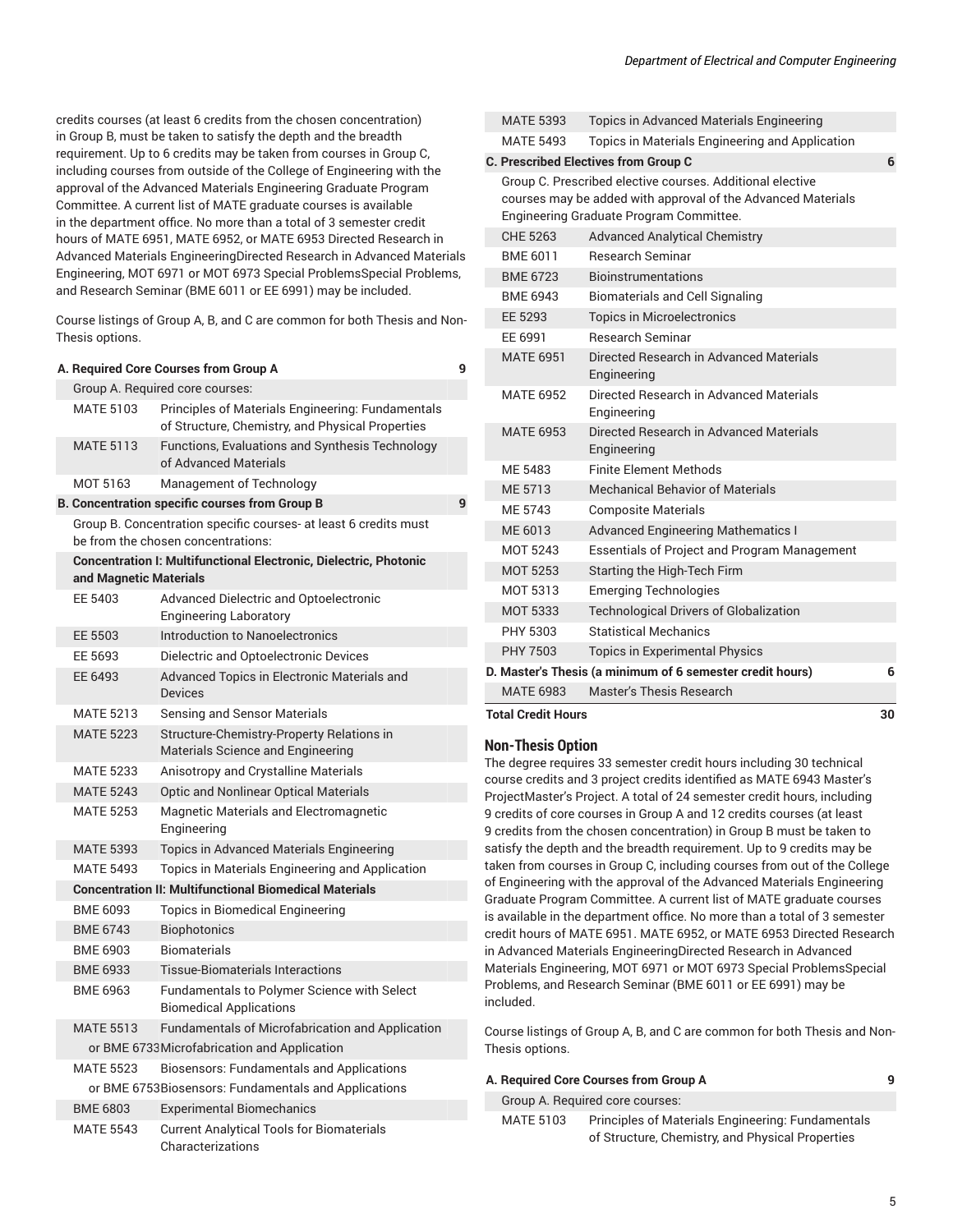| <b>MATE 5113</b>       | Functions, Evaluations and Synthesis Technology<br>of Advanced Materials                                                                                             |                   |
|------------------------|----------------------------------------------------------------------------------------------------------------------------------------------------------------------|-------------------|
| MOT 5163               | Management of Technology                                                                                                                                             |                   |
|                        | <b>B. Concentration specific courses from Group B</b>                                                                                                                | $12 \overline{ }$ |
|                        | Group B. Concentration specific courses - at least 9 credits must<br>be from the chosen concentration                                                                |                   |
| and Magnetic Materials | <b>Concentration I: Multifunctional Electronic, Dielectric, Photonic</b>                                                                                             |                   |
| EE 5403                | Advanced Dielectric and Optoelectronic<br><b>Engineering Laboratory</b>                                                                                              |                   |
| EE 5503                | Introduction to Nanoelectronics                                                                                                                                      |                   |
| EE 5693                | Dielectric and Optoelectronic Devices                                                                                                                                |                   |
| EE 6493                | Advanced Topics in Electronic Materials and<br><b>Devices</b>                                                                                                        |                   |
| MATE 5213              | Sensing and Sensor Materials                                                                                                                                         |                   |
| <b>MATE 5223</b>       | Structure-Chemistry-Property Relations in<br>Materials Science and Engineering                                                                                       |                   |
| <b>MATE 5233</b>       | Anisotropy and Crystalline Materials                                                                                                                                 |                   |
| <b>MATE 5243</b>       | <b>Optic and Nonlinear Optical Materials</b>                                                                                                                         |                   |
| <b>MATE 5253</b>       | Magnetic Materials and Electromagnetic<br>Engineering                                                                                                                |                   |
| <b>MATE 5393</b>       | Topics in Advanced Materials Engineering                                                                                                                             |                   |
| <b>MATE 5493</b>       | Topics in Materials Engineering and Application                                                                                                                      |                   |
|                        | <b>Concentration II: Multifunctional Biomedical Materials</b>                                                                                                        |                   |
| <b>BME 6093</b>        | Topics in Biomedical Engineering                                                                                                                                     |                   |
| <b>BME 6743</b>        | <b>Biophotonics</b>                                                                                                                                                  |                   |
| <b>BME 6903</b>        | <b>Biomaterials</b>                                                                                                                                                  |                   |
| <b>BME 6933</b>        | <b>Tissue-Biomaterials Interactions</b>                                                                                                                              |                   |
| <b>BME 6963</b>        | Fundamentals to Polymer Science with Select<br><b>Biomedical Applications</b>                                                                                        |                   |
| <b>BME 6803</b>        | <b>Experimental Biomechanics</b>                                                                                                                                     |                   |
| <b>MATE 5513</b>       | <b>Fundamentals of Microfabrication and Application</b>                                                                                                              |                   |
|                        | or BME 6733Microfabrication and Application                                                                                                                          |                   |
| <b>MATE 5523</b>       | <b>Biosensors: Fundamentals and Applications</b>                                                                                                                     |                   |
|                        | or BME 6753Biosensors: Fundamentals and Applications                                                                                                                 |                   |
| <b>MATE 5543</b>       | <b>Current Analytical Tools for Biomaterials</b><br>Characterizations                                                                                                |                   |
| <b>MATE 5393</b>       | Topics in Advanced Materials Engineering                                                                                                                             |                   |
| <b>MATE 5493</b>       | Topics in Materials Engineering and Application                                                                                                                      |                   |
|                        | <b>C. Prescribed Electives from Group C</b>                                                                                                                          | 9                 |
|                        | Group C. Prescribed elective courses. Additional elective<br>courses may be added with approval of the Advanced Materials<br>Engineering Graduate Program Committee. |                   |
| CHE 5263               | <b>Advanced Analytical Chemistry</b>                                                                                                                                 |                   |
| BME 6011               | <b>Research Seminar</b>                                                                                                                                              |                   |
| <b>BME 6723</b>        | <b>Bioinstrumentations</b>                                                                                                                                           |                   |
| <b>BME 6943</b>        | <b>Biomaterials and Cell Signaling</b>                                                                                                                               |                   |
| EE 5293                | <b>Topics in Microelectronics</b>                                                                                                                                    |                   |
| EE 6991                | <b>Research Seminar</b>                                                                                                                                              |                   |
| <b>MATE 6951</b>       | Directed Research in Advanced Materials<br>Engineering                                                                                                               |                   |
| <b>MATE 6952</b>       | Directed Research in Advanced Materials<br>Engineering                                                                                                               |                   |

| <b>Total Credit Hours</b>                                  |                                                        | 33 |
|------------------------------------------------------------|--------------------------------------------------------|----|
| <b>MATE 6943</b>                                           | <b>Master's Project</b>                                |    |
| D. Master's Project (a minimum of 3 semester credit hours) |                                                        |    |
| PHY 7503                                                   | <b>Topics in Experimental Physics</b>                  |    |
| PHY 7503                                                   | <b>Topics in Experimental Physics</b>                  |    |
| MOT 5333                                                   | <b>Technological Drivers of Globalization</b>          |    |
| MOT 5313                                                   | <b>Emerging Technologies</b>                           |    |
| <b>MOT 5253</b>                                            | Starting the High-Tech Firm                            |    |
| MOT 5243                                                   | <b>Essentials of Project and Program Management</b>    |    |
| ME 6013                                                    | <b>Advanced Engineering Mathematics I</b>              |    |
| MF 5743                                                    | <b>Composite Materials</b>                             |    |
| ME 5713                                                    | <b>Mechanical Behavior of Materials</b>                |    |
| ME 5483                                                    | <b>Finite Flement Methods</b>                          |    |
| <b>MATE 6953</b>                                           | Directed Research in Advanced Materials<br>Engineering |    |
|                                                            |                                                        |    |

Degree plans must be consistent with the guidelines established by the Advanced Materials Engineering Graduate Program Committee. In general, undergraduate courses of the same concentration, general education courses, and courses satisfying provisional conditions for admission cannot be counted toward the total required degree credit hours. Students enrolled through integrated B.S./M.S. program should consult the Graduate Advisor or Record for details on fulfilling the integrated degree requirement.

### **Comprehensive Examination**

All degree candidates are required to submit a written report upon the completion of their graduate project to the student's supervising committee. Additionally, thesis degree candidates are required to pass an oral comprehensive examination. The examination is to be administered in the form of an oral presentation of the thesis or research project by the student's supervising committee. Non-thesis degree candidates have the option to be evaluated by research performance or holding an oral comprehensive exam with the supervising committee. The committee consists of minimum three (for thesis option) or two (for non-thesis option) graduate faculty members; two of the members including the committee chair must be graduate faculty members affiliated with the MatE Master's program. Students must register for 1 semester credit hour of Comprehensive Examination (MATE 6961) for the semester in which the examination is to be taken, if they are not enrolled in other courses.

## <span id="page-5-0"></span>**Doctor of Philosophy Degree in Electrical Engineering**

The Department of Electrical and Computer Engineering offers advanced coursework integrated with research leading to the Doctor of Philosophy degree in Electrical Engineering. The program has emphases in five concentrations: Computer Engineering, Systems and Control, Digital Signal Processing, Communications, and Electronic Materials and Devices. The Ph.D. degree in Electrical Engineering will be awarded to candidates who have displayed an in-depth understanding of the subject matter and demonstrated the ability to make an original contribution to knowledge in their field of specialty.

The regulations for this degree comply with the general University regulations (refer to Student Policies, General Academic Regulations, and the Graduate Catalog, Doctoral Degree Regulations).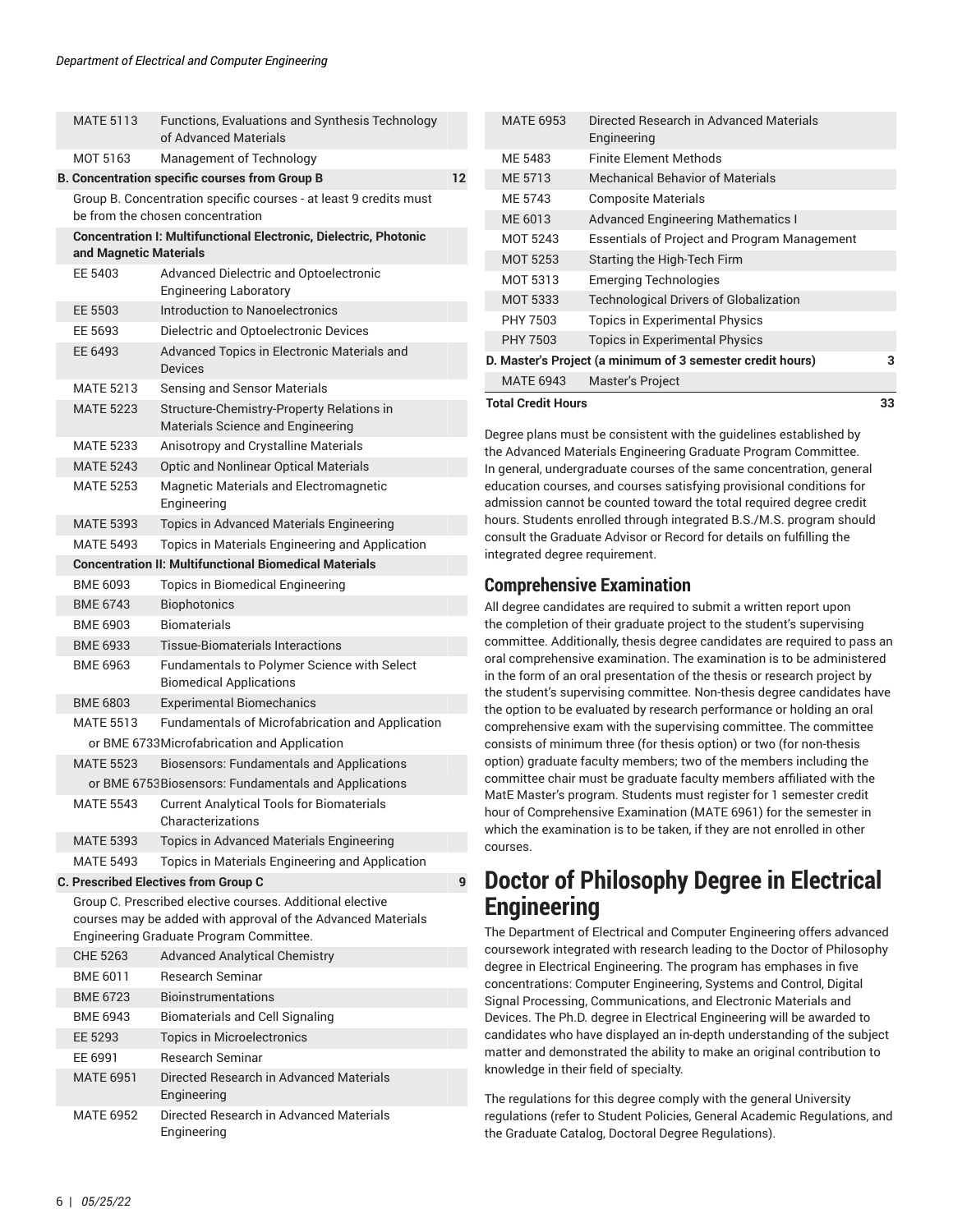### **Admission Requirements**

The minimum requirements for admission to the Doctor of Philosophy in Electrical Engineering degree program are as follows:

- A student is expected to hold a master's degree before being granted admission to the program. Only exceptional, well prepared, and highly competitive candidates should apply to enter the Ph.D. program directly upon receiving a bachelor's degree.
- Applicants with a master's degree must have a grade point average of 3.3 or better in their master's degree program. Applicants without a master's degree program must have a grade point average of 3.3 or better in the last 60 semester credit hours of undergraduate coursework in electrical engineering.
- Applicants who would like to transfer in coursework from another institution or applicants admitted without an earned master's degree in electrical engineering may apply a maximum of 27 semester credit hours of previously earned graduate credit toward their doctoral degree. Each student's transcript will be evaluated by the Doctoral Studies Committee and credit will be designated on a course-bycourse basis to satisfy the formal coursework requirements of the degree.
- Students whose native language is not English must achieve a minimum score of 60 on the Test of English as a Foreign Language (TOEFL) paper version, 79 on the TOEFL iBT, or 6.5 on the International English Language Testing System (IELTS).
- Letters of recommendation, preferably three, attesting to the applicant's readiness for doctoral study.

A complete application includes the application form, official transcripts, letters of recommendation, a résumé, a statement of research experience, interests and goals, and the TOEFL or IELTS score for those applicants whose native language is not English. Submission of the Graduate Record Examination (GRE) is optional but recommended for consideration of competitive scholarships. Admission is competitive. Satisfying these requirements does not guarantee admission.

### **Degree Requirements and Program of Study**

The degree requires 81 semester credit hours beyond the bachelor's degree or 54 semester credit hours beyond the master's degree, passing of a qualifying examination, passing of a dissertation proposal examination, passing of a final oral defense, and acceptance of the Ph.D. dissertation. A two-semester residency research period is required.

The core courses for the five concentrations are listed below:

| EE 5123 | Computer Architecture (Computer Engineering)                                       | 3 |
|---------|------------------------------------------------------------------------------------|---|
| EE 5143 | Linear Systems and Control (Systems and Control)                                   | 3 |
| EE 5163 | Digital Signal Processing (Digital Signal<br>Processing)                           | 3 |
| EE 5183 | <b>Foundations of Communication Theory</b><br>(Communications)                     | 3 |
| EE 5693 | Dielectric and Optoelectronic Devices (Electronic<br><b>Materials and Devices)</b> | 3 |

### **81 Semester Credit Hours beyond the Bachelor's Degree**

The course requirements for 81 credit hours include 45 technical course credits, 18 research credits identified as EE 7951, EE 7952, and EE 7953 Doctoral Research and 18 dissertation credits identified as EE 7991, EE 7992, and EE 7993 Doctoral Dissertation. At least two courses must be taken from the five core courses, including one related to the fundamentals of the student's doctoral research. At least one credit hour of EE 7931-3 Doctoral Research Seminar is required, and up to a total of 3 credit hours of EE 7931-3 Doctoral Research Seminar and [EE 6951-](/search/?P=EE%206951)3 Independent Study combined. Up to six credit hours may be taken from other graduate courses outside electrical engineering with approval of the Electrical Engineering Graduate Program Committee.

#### **A. Two core courses, including one related to the fundamentals of the 6 student's doctoral research, from the list below**

| <b>Computer Engineering Concentration</b>                                                                                                                                                                              |                                                       |    |
|------------------------------------------------------------------------------------------------------------------------------------------------------------------------------------------------------------------------|-------------------------------------------------------|----|
| FF 5123                                                                                                                                                                                                                | <b>Computer Architecture</b>                          |    |
| <b>Systems and Control Concentration</b>                                                                                                                                                                               |                                                       |    |
| EE 5143                                                                                                                                                                                                                | Linear Systems and Control                            |    |
|                                                                                                                                                                                                                        | Digital Signal Processing Concentration               |    |
| FF 5163                                                                                                                                                                                                                | Digital Signal Processing                             |    |
| <b>Communications Concentration</b>                                                                                                                                                                                    |                                                       |    |
| FF 5183                                                                                                                                                                                                                | <b>Foundations of Communication Theory</b>            |    |
|                                                                                                                                                                                                                        | <b>Electronic Materials and Devices Concentration</b> |    |
| EE 5693                                                                                                                                                                                                                | Dielectric and Optoelectronic Devices                 |    |
| <b>B.</b> Graduate elective courses                                                                                                                                                                                    |                                                       | 39 |
| At least one credit hour of EE 7931-3 Doctoral Research Seminar<br>is required and up to 3 credit hours total are allowed including<br>EE 7931-3 Doctoral Research Seminar and EE 6951-3 Independent<br>Study combined |                                                       |    |
| Graduate electives chosen with approval of the Electrical<br>Engineering Graduate Program Committee. A total of six credit<br>hours may be chosen from outside electrical engineering.                                 |                                                       |    |
| C. Research credits identified as EE 7951, EE 7952, and EE 7953<br><b>Doctoral Research</b>                                                                                                                            |                                                       | 18 |
| D. Dissertation credits identified as EE 7991, EE 7992, and EE 7993<br><b>Doctoral Dissertation</b>                                                                                                                    |                                                       | 18 |
| <b>Total Credit Hours</b><br>81                                                                                                                                                                                        |                                                       |    |

### **54 Semester Credit Hours beyond the Master's Degree**

The course requirements for 54 credit hours include 18 technical course credits, 18 research credits identified as EE 7951, EE 7952, and EE 7953 Doctoral Research and 18 dissertation credits identified as EE 7991, EE 7992, and EE 7993 Doctoral Dissertation. At least two courses must be taken from the five core courses, including one related to the fundamentals of the student's doctoral research. Up to six credit hours may be taken from other graduate courses outside electrical engineering with approval of the Electrical Engineering Graduate Program Committee. An advanced graduate course (non-laboratory intensive) with a specified core course as prerequisite may be used, upon approval of the Graduate Advisor of Record, to satisfy the given core course requirement, if the student took the core (or equivalent) course for credit in a different degree program or at another institution. At least one credit hour of EE 7931-3 Doctoral Research Seminar is required, and up to a total of 3 credit hours of EE 7931-3 Doctoral Research Seminar and [EE 6951-](/search/?P=EE%206951)3 Independent Study combined are allowed, including those earned towards the Master's degree. A Master's degree with at least 30 semester credit hours received in a closely-related field is needed for this option.

**A. Two core courses including one related to the fundamentals of the student's doctoral research, from the list below (Substitution is allowed if core courses were taken in the Master's program): 6**

Computer Engineering Concentration

EE 5123 Computer Architecture Systems and Control Concentration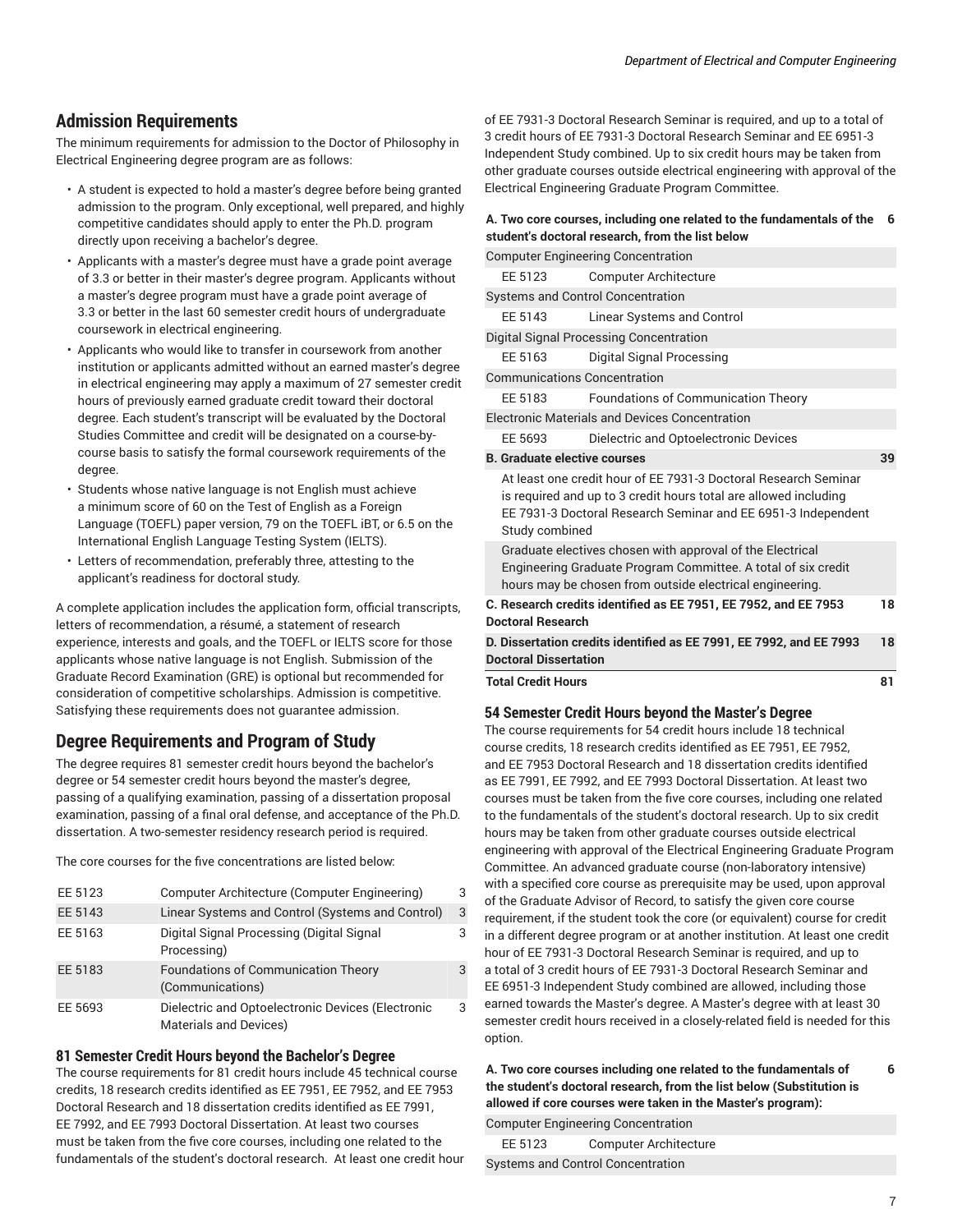| FF 5143                                                                                                                                                                                                                                                                    | Linear Systems and Control                                          |    |
|----------------------------------------------------------------------------------------------------------------------------------------------------------------------------------------------------------------------------------------------------------------------------|---------------------------------------------------------------------|----|
|                                                                                                                                                                                                                                                                            | Digital Signal Processing Concentration                             |    |
| EE 5163                                                                                                                                                                                                                                                                    | Digital Signal Processing                                           |    |
| <b>Communications Concentration</b>                                                                                                                                                                                                                                        |                                                                     |    |
| FF 5183                                                                                                                                                                                                                                                                    | <b>Foundations of Communication Theory</b>                          |    |
|                                                                                                                                                                                                                                                                            | <b>Electronic Materials and Devices Concentration</b>               |    |
| EE 5693                                                                                                                                                                                                                                                                    | Dielectric and Optoelectronic Devices                               |    |
| <b>B.</b> Graduate elective courses                                                                                                                                                                                                                                        |                                                                     | 12 |
| At least one credit hour of EE 7931-3 Doctoral Research Seminar is<br>required, and up to a total of 3 credit hours of EE 7931-3 Doctoral<br>Research Seminar and EE 6951-3 Independent Study combined are<br>allowed, including those earned towards the Master's degree. |                                                                     |    |
| Graduate electives chosen with approval of the Electrical Engineering<br>Graduate Program Committee. If not earned at the master's level,<br>a total of six credit hours may be chosen from outside electrical<br>engineering.                                             |                                                                     |    |
| C. Research credits identified as EE 7951, EE 7952, and EE 7953<br><b>Doctoral Research</b>                                                                                                                                                                                |                                                                     | 18 |
| <b>Doctoral Dissertation</b>                                                                                                                                                                                                                                               | D. Dissertation credits identified as EE 7991, EE 7992, and EE 7993 | 18 |
| <b>Total Credit Hours</b>                                                                                                                                                                                                                                                  |                                                                     | 54 |

In general, undergraduate courses, general education courses, and courses satisfying provisional conditions for admission cannot be counted toward the total required degree credit hours.

The preliminary program of study must be approved by the student's dissertation advisor and the Graduate Program Committee prior to taking the Doctoral Qualifying Examination, and must be submitted subsequently upon the Dissertation Committee's approval. The courses are intended to focus and support the individual's mastery of his or her particular area of expertise.

### **Advancement to Candidacy**

All students seeking a doctoral degree at UTSA must be admitted to candidacy. One of the requirements for admission to candidacy is passing a doctoral qualifying examination. Students should consult the University's Doctoral Degree Regulations in this catalog for other requirements.

### **Qualifying Examination**

The Ph.D. in Electrical Engineering qualifying examination ensures Knowledge Competencies through fulfillment of graduate coursework in both primary and secondary concentration areas. Successful completion of a candidacy examination is required for formal admission into the Electrical Engineering Doctoral program.

In order to establish knowledge competencies, the student must have a preliminary Program of Study on file and must submit his or her request in writing to the Graduate Advisor of Record after completion of required coursework.

The qualifying examination contains two parts: A written exam and doctoral dissertation proposal.

### **Written Examination**

The student must take and pass the concentration-specific written examination to demonstrate readiness to pursue a Ph.D. in the chosen field. Students may select a concentration with the approval of the faculty advisor. The exam is offered at the beginning of the Spring and Fall

semesters. In order to take the written examination, students must have taken two core courses with a grade point average (GPA) of no less than 3.5. No courses with a GPA of less than 3.0 can be counted to satisfy the knowledge competency. An advanced graduate course (non-laboratory intensive) with a specified core course as prerequisite may be used, upon the approval of the Graduate Advisor of Record, to satisfy the given core courses requirement, if the student took the core (or equivalent) course for credit in a different degree program or at another institution. Students must take the written examination within three semesters of enrollment at the Ph.D. EE program. Students who fail their first attempt at the written examination are allowed to make a second attempt within one semester. No more than two attempts to pass the written exam are allowed.

### **Dissertation Proposal Examination**

Students should take the dissertation proposal exam after they have passed the written part of the Qualifying Examination (and have satisfied provisional conditions, if any). The Doctoral Dissertation Proposal should be held before a student is qualified to register for Doctoral Dissertation Courses and it must be taken during the time period after passing the written examination and prior to the student's completion of 18 credits of doctoral research. The student must be registered and be in good academic standing to hold the dissertation proposal examination. The approved Dissertation Committee, chaired by the student's Supervising Professor, conducts the dissertation proposal exam.

The dissertation proposal exam consists of a written review of the student's dissertation research and future research plans, their defense in an oral presentation, followed by a closed oral exam administered by committee members. The committee shall examine the student's knowledge in the subject area, make recommendations for modifying the research plan, alert the student to related work, and identify potential complications. The committee may recommend additional research and/ or coursework as it sees necessary. Major deviation from the proposed research requires the approval of the Dissertation Committee.

Unanimous approval of the Committee is required for the student to pass the exam. Students who fail their first attempt at the dissertation proposal exam are allowed to make a second attempt within one year. No more than two attempts to pass the dissertation proposal exam are permitted.

## **Final Oral Dissertation Defense**

After admission to candidacy and passing the dissertation proposal exam, the next steps are conducting dissertation research, writing the dissertation and passing the final oral defense. The final oral defense is administered and evaluated by the student's Dissertation Committee. The final oral defense consists of a public presentation of the dissertation, followed by a closed oral defense. The Dissertation Committee must unanimously approve the dissertation.

## <span id="page-7-0"></span>**Integrated Bachelor of Science/Master of Science Program**

The integrated B.S./M.S. (Bachelor of Science and Master of Science) program administered by the Department of Electrical and Computer Engineering is designed to make possible for highly motivated and qualified B.S. students to obtain both an undergraduate degree and an advanced degree within an accelerated timeline. Through this program, motivated B.S. students can start working with the faculty advisors on research projects as early as in their senior year.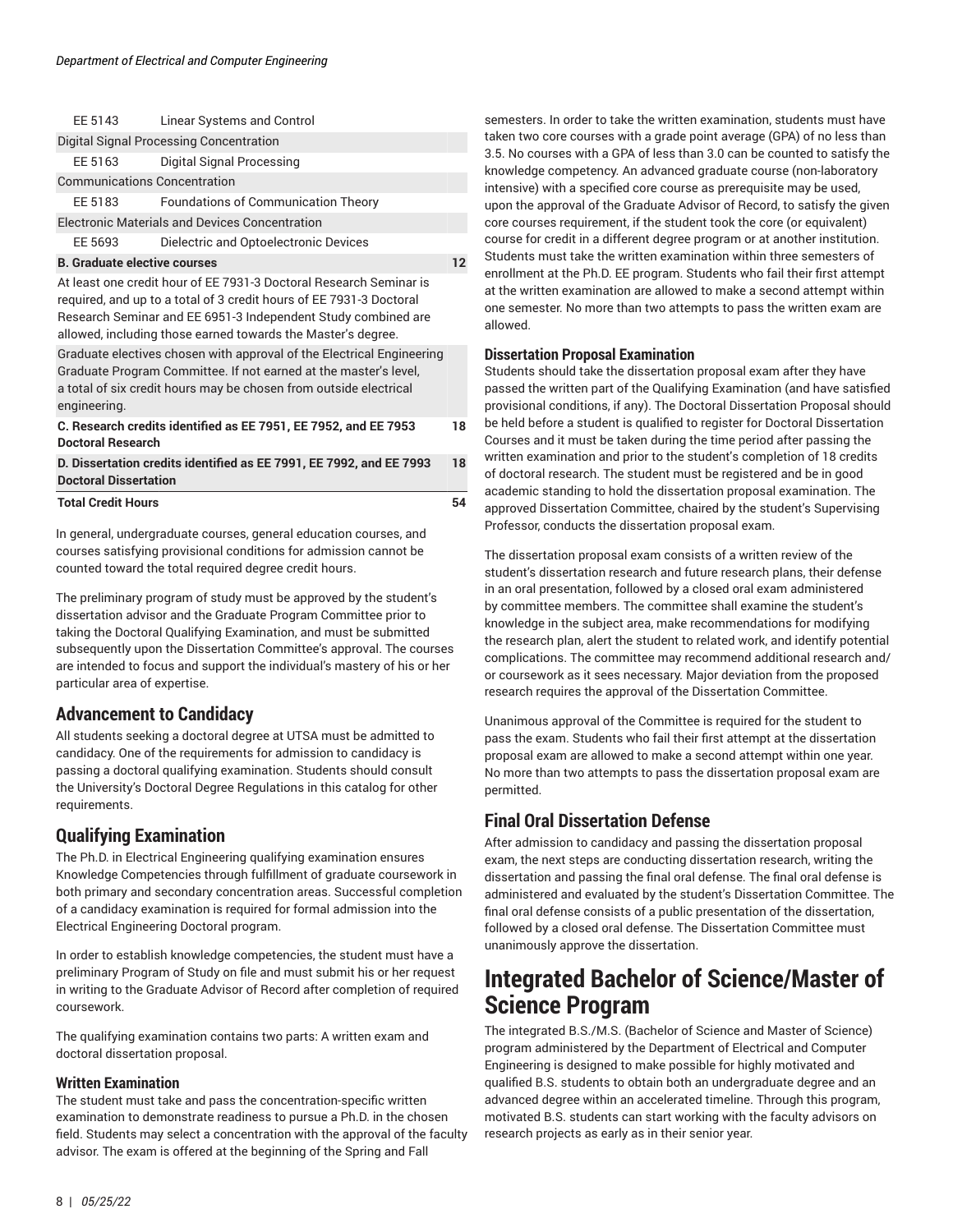### **Program Admission Requirements**

Applications to the B.S./M.S. program must be submitted after the completion of 75 semester credit hours of coursework.

The B.S./M.S. program applicants must have a minimum of 3.3 for both cumulative and major grade point averages. To apply for the program, students need to:

- Apply online under the category of Integrated B.S./M.S. (B.S. in Electrical Engineering, or Computer Engineering and M.S. in Electrical Engineering, Computer Engineering, or Advanced Materials Engineering); and
- Submit an official UTSA transcript

Submission of both recommendation letters and a personal statement is optional but highly recommended for consideration of scholarships.

### **Degree Requirements**

### **B.S. Degree Requirement**

The current undergraduate degree programs in Electrical Engineering and Computer Engineering require 126 semester credit hours for completion with fifteen of these hours (five, 3-hour courses) as technical electives. Students accepted into the Integrated B.S./M.S. program will be required to complete 120 undergraduate credit hours and 6 graduate credit hours to replace two of the five undergraduate technical elective courses toward the B.S. degree. Undergraduate students wishing to voluntarily withdraw from the Integrated B.S./M.S. program, must use a combination of five undergraduate technical electives and graduate organized courses to satisfy the original 126-hour regular degree program requirement in order to receive their B.S. degree. Students continuing on in the Integrated B.S./M.S. program will receive their B.S. degrees once they have earned 120 undergraduate credit hours and 6 credit hours of graduate organized courses. The 6 graduate credit hours taken as an undergraduate will be counted toward the M.S. degree requirement.

### **M.S. Degree Requirement**

A student enrolled in the Integrated B.S./M.S. program can graduate by completing requirements for a thesis or nonthesis (project) option.

(i) Thesis Option: Students must complete 30 credit hours including 6 hours of thesis work.

(ii) Non-Thesis Option: Students must complete 33 credit hours including 3 hours of project work.

### **B.S./M.S. Classification**

Once admitted to the Integrated B.S./M.S. program, students are allowed to take graduate courses as undergraduate students. Students admitted to the Integrated B.S./M.S. program will be reclassified from undergraduate to graduate student status when they have completed 126 semester credit hours of coursework (of any combination of graduate and undergraduate hours) toward their degrees. B.S./M.S. students can receive their B.S. degree upon completion of 126 semester credit hours, including two graduate courses, at which point the program will certify the student's eligibility to receive the B.S. degree and request the Graduate School to change the student status in the Student Information System.

# **Graduate Certificate in Cloud Computing**

The graduate certificate in Cloud Computing is a 12-semester-credit-hour program designed to equip technical professionals with the knowledge and technical skills necessary for a career in an organization that

leverages cloud computing. The wide-range of use of cloud computing in today's business, government and academic environments requires a broad range of competencies and understanding of how cloud computing influences a particular area. This certificate is designed to give a common framework of understanding cloud computing, as well as allow for specialization in specific areas, such as, cyber-security, cloudinfrastructure, and applications in cloud.

The certificate is administered by the College of Engineering in conjunction with the College of Business and the College of Sciences. The course requirements for each program focus may be found under the College of Engineering, the [Department](http://catalog.utsa.edu/graduate/sciences/computerscience/#certificatestext) of Computer Science ([http://](http://catalog.utsa.edu/graduate/sciences/computerscience/#certificatestext) [catalog.utsa.edu/graduate/sciences/computerscience/#certificatestext](http://catalog.utsa.edu/graduate/sciences/computerscience/#certificatestext)), and the [Department](http://catalog.utsa.edu/graduate/business/informationsystemscybersecurity/#certificatestext) of Information Systems and Cyber Security ([http://](http://catalog.utsa.edu/graduate/business/informationsystemscybersecurity/#certificatestext) [catalog.utsa.edu/graduate/business/informationsystemscybersecurity/](http://catalog.utsa.edu/graduate/business/informationsystemscybersecurity/#certificatestext) [#certificatestext](http://catalog.utsa.edu/graduate/business/informationsystemscybersecurity/#certificatestext)).

### **Certificate Requirements**

To satisfy the requirements for the Graduate Certificate in Cloud Computing, students must complete 12 semester credit hours as follows:

| A. Required Course<br>3     |                                                                                                                                                                                                  |   |
|-----------------------------|--------------------------------------------------------------------------------------------------------------------------------------------------------------------------------------------------|---|
| Select one entry course:    |                                                                                                                                                                                                  |   |
| EE 5523                     | Introduction to Cloud Computing                                                                                                                                                                  |   |
|                             | Or a cross-listed course in CS and IS. The entry course is taught<br>through team teaching in which instructor from each college<br>contributes to the subjects outlined in the course syllabus. |   |
| <b>B. Track Electives</b>   |                                                                                                                                                                                                  | 6 |
|                             | Select two courses from any of the following tracks:                                                                                                                                             |   |
| <b>Applications Track</b>   |                                                                                                                                                                                                  |   |
| CS 5233                     | Artificial Intelligence                                                                                                                                                                          |   |
| CS 5263                     | <b>Bioinformatics</b>                                                                                                                                                                            |   |
| CS 5443                     | Database Management Systems                                                                                                                                                                      |   |
| CS 5463                     | Topics in Computer Science                                                                                                                                                                       |   |
| CS 5473                     | Data Mining                                                                                                                                                                                      |   |
| CS 5493                     | Large-Scale Data Management                                                                                                                                                                      |   |
| CS 5573                     | <b>Cloud Computing</b>                                                                                                                                                                           |   |
| CS 6243                     | Machine Learning                                                                                                                                                                                 |   |
| EE 5243                     | Special Topics in Control (Topic: Data Analytics<br>with Cloud Computing)                                                                                                                        |   |
| EE 5243                     | Special Topics in Control (Topic: Programming<br>Techniques for the Cloud)                                                                                                                       |   |
| EE 6973                     | Special Problems (Topic: Internet of Things)                                                                                                                                                     |   |
| IS 6703                     | Introduction to Data Mining                                                                                                                                                                      |   |
| ME 5013                     | Topics in Mechanical Engineering (Topic: High<br>Performance Computing)                                                                                                                          |   |
| <b>Security Track</b>       |                                                                                                                                                                                                  |   |
| CS 6353                     | Unix and Network Security                                                                                                                                                                        |   |
| CS 6393                     | <b>Advanced Topics in Computer Security</b>                                                                                                                                                      |   |
| IS 5513                     | <b>Fundamentals of Information Assurance</b>                                                                                                                                                     |   |
| IS 6363                     | <b>Digital Forensics</b>                                                                                                                                                                         |   |
| <b>Infrastructure Track</b> |                                                                                                                                                                                                  |   |
| CS 5103                     | Software Engineering                                                                                                                                                                             |   |
| CS 5123                     | Software Testing and Quality Assurance                                                                                                                                                           |   |
| CS 6463                     | Advanced Topics in Computer Science                                                                                                                                                              |   |
| CS 6463                     | <b>Advanced Topics in Computer Science (Topic:</b><br>Parallel and Distribute Systems Software)                                                                                                  |   |
|                             |                                                                                                                                                                                                  |   |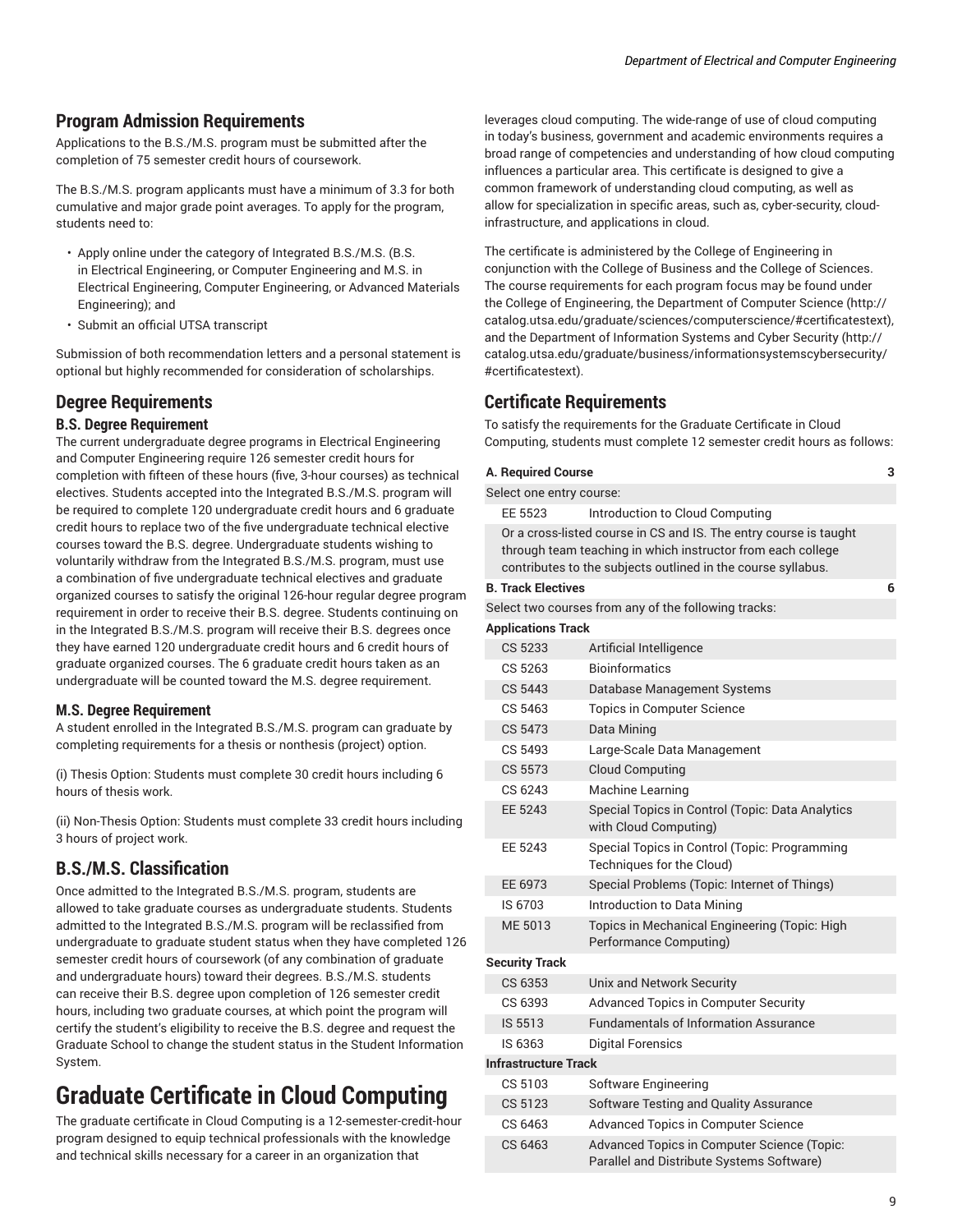| CS 6543                         | <b>Networks</b>                                 |  |
|---------------------------------|-------------------------------------------------|--|
| CS 6553                         | Performance Evaluation                          |  |
| CS 6643                         | <b>Parallel Processing</b>                      |  |
| EE 5103                         | <b>Engineering Programming</b>                  |  |
| EE 5453                         | Topics in Software Engineering (Topic: Advanced |  |
|                                 | Data Structures and Algorithms)                 |  |
| <b>C. Capstone Project</b><br>3 |                                                 |  |

Select one course from the following (topics should be in the field of Cloud Computing):

| Total Credit Hours |                                      | 12 |
|--------------------|--------------------------------------|----|
| IS 7313            | <b>Doctoral Dissertation</b>         |    |
| IS 6983            | <b>Master's Thesis</b>               |    |
| IS 6953            | Independent Study                    |    |
| IS 6943            | Internship in Cyber Security         |    |
| IS 6933            | Internship in Information Technology |    |
| EE 7933            | Doctoral Research Seminar            |    |
| EE 6953            | Independent Study                    |    |
| EE 6943            | <b>Graduate Project</b>              |    |
| CPE 6983           | <b>Master's Thesis</b>               |    |
| CPE 6953           | Independent Study                    |    |
| CPE 6943           | <b>Graduate Project</b>              |    |
| CS 7313            | Doctoral Dissertation                |    |
| CS 6983            | Master's Thesis                      |    |
| CS 6953            | Independent Study                    |    |
| CS 5933            | Internship in Computer Science       |    |

Student may take cloud course(s) not listed above for credit with prior approval from Certificate Program Director.

### **Advanced Materials Engineering (MATE) Courses**

**MATE 5103. Principles of Materials Engineering: Fundamentals of Structure, Chemistry, and Physical Properties. (3-0) 3 Credit Hours.** Prerequisite: Graduate standing or consent of instructor. Overviews of the fundamental underpinnings of structure-property relations of materials, which determines their behavior at the macro-, micro-, nano-, molecularand atomic-levels, as used in passive and active components and systems for applications such as sensing, actuation, energy conversion and storage. Differential Tuition: \$165.

### **MATE 5113. Functions, Evaluations and Synthesis Technology of Advanced Materials. (3-0) 3 Credit Hours.**

Prerequisite: MATE 5103 or consent of instructor. Introduction to stateof-the-art materials processing, properties evaluation, and performance optimization of semiconductor, electroceramics, composites, nanomaterials, and thin films. Differential Tuition: \$165.

### **MATE 5213. Sensing and Sensor Materials. (3-0) 3 Credit Hours.**

Prerequisite: Graduate standing or consent of instructor. Fundamentals of design, fabrication, and evaluation of advanced sensing materials and modern sensor technology. Differential Tuition: \$165.

### **MATE 5223. Structure-Chemistry-Property Relations in Materials Science and Engineering. (2-3) 3 Credit Hours.**

Prerequisite: Graduate standing or consent of instructor. Principles that govern assembly of crystal structures, building models of many of the technologically important crystal structures, and discussion of the impact of structure on the various fundamental mechanisms responsible for important and unique physical properties. Theory and principles are introduced along with hands-on experience of building structure models. Major topics include: Symmetry and Crystal Physics; Density, Mechanical Strength, and Anisotropy; Electronic Transport in Materials; and Thermal Properties. Differential Tuition: \$165.

### **MATE 5233. Anisotropy and Crystalline Materials. (2-3) 3 Credit Hours.** Prerequisite: MATE 5103 or consent of instructor. Symmetry operations through coordinate transformation matrices and stereographic projections. Tensor operations applied to anisotropic crystals, polar and axial symmetries. Principle and design of sensor applications including pyroelectricity, pyromagnetism, thermal expansion, dielectric constant, magnetic susceptibility, piezoelectricity, piezomagnetism, electrostriction, magnetostriction, index of refraction, and nonlinear optical effects. Mathematica is used to model and analyze a variety of tensor properties. Differential Tuition: \$165.

### **MATE 5243. Optic and Nonlinear Optical Materials. (3-0) 3 Credit Hours.** Prerequisite: Graduate standing or consent of instructor. Mechanisms of polarization nonlinearity, electromagnetic wave propagation in optical and nonlinear optic materials, optoelectronic materials and their device applications. Differential Tuition: \$165.

### **MATE 5253. Magnetic Materials and Electromagnetic Engineering. (3-0) 3 Credit Hours.**

Prerequisite: Graduate standing or consent of instructor. Fundamental understanding of material responses to applied electromagnetic fields, correlated with time inversion symmetry, material chemistry, crystal structure, and microstructure for controlling and engineering electronic and magnetic properties. Differential Tuition: \$165.

### **MATE 5393. Topics in Advanced Materials Engineering. (3-0) 3 Credit Hours.**

Prerequisite: Graduate standing or consent of instructor. Topics to be selected on the structure and properties, preparation and processing, characterization and performance evaluation of materials, computational modeling and simulation, with emphasis on ceramics, electronic materials, engineered composites for sensor, actuator, energy conversion and storage, or biomedical applications. May be repeated for credit as topics vary for a given concentration. Differential Tuition: \$165.

### **MATE 5493. Topics in Materials Engineering and Application. (2-3) 3 Credit Hours.**

Prerequisite: Graduate standing or consent of instructor. Topic 1: Advanced technology in materials/devices fabrication and property evaluation Topic 2: Micro- and nano-structure imaging and characterization Topic 3: Thermodynamic phenomenological modeling of crystalline system, computational materials simulation and finite element Multiphysics analysis Topic 4: Critical analysis of current development and literature in relevant materials research subject. Concentration I aims at sensor, actuator, energy conversion and storage applications, while Concentration II aims at biocompatible materials and biomedical applications. Instructor may specify which concentration a given topic serves in a given semester or the course serves both concentrations. May be repeated for credit as topics vary. Differential Tuition: \$165.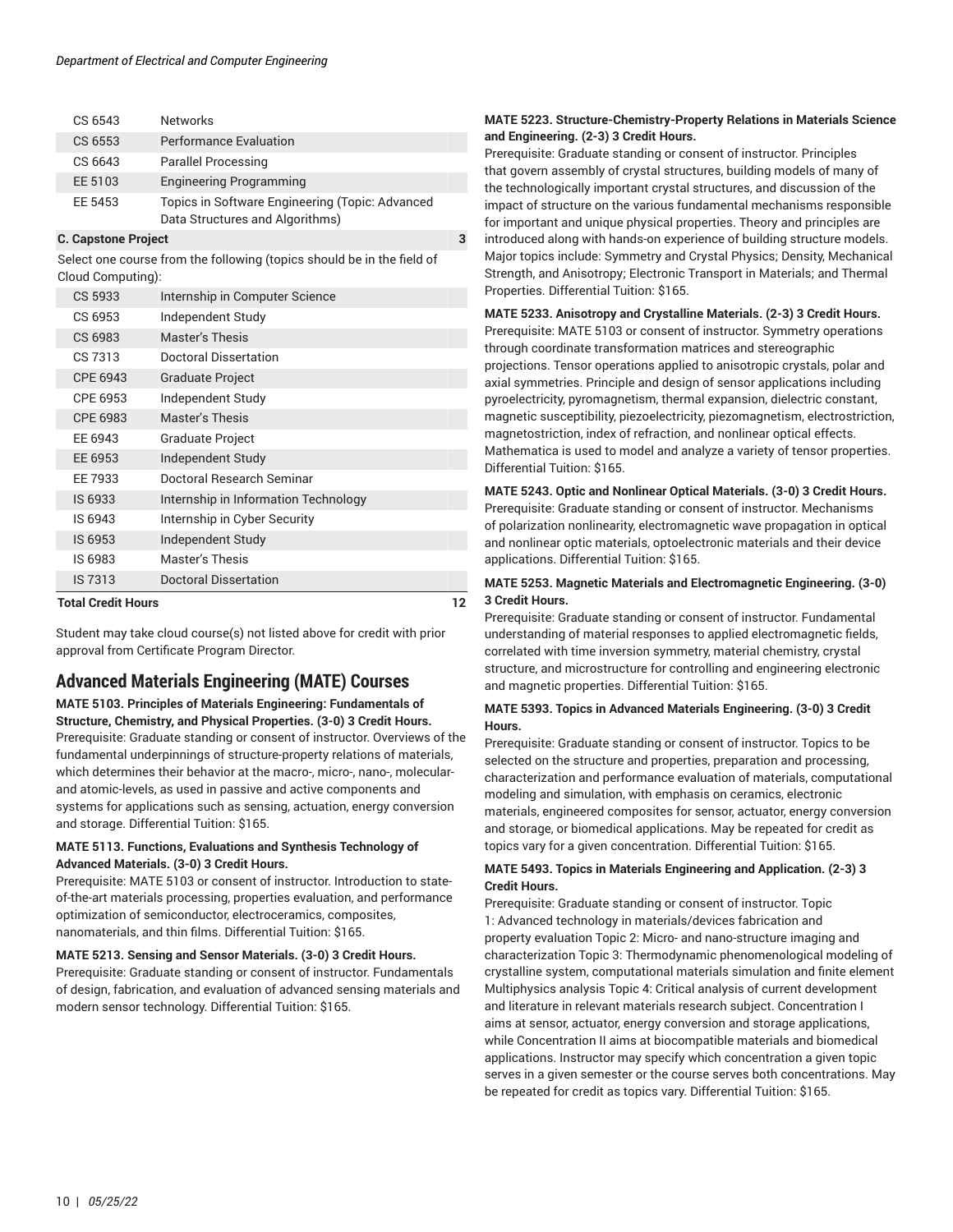### **MATE 5513. Fundamentals of Microfabrication and Application. (3-0) 3 Credit Hours.**

Prerequisite: Graduate standing or consent of instructor. This course describes the science of miniaturization which is essential for nanotechnology development. Microfabrication techniques for microelectro-mechanical systems (MEMS), bioMEMS, microfluidics, and nanomaterials and their applications in biomedical research will be covered. Differential Tuition: \$165.

### **MATE 5523. Biosensors: Fundamentals and Applications. (3-0) 3 Credit Hours.**

Prerequisite: Graduate standing or consent of instructor. This course will cover biosensing basics and in-depth view of device design and performance analysis. Topics include optical, electrochemical, acoustic, piezoelectric, and nano-biosensors. Emphasized applications in biomedical, environmental, and homeland security areas are discussed. Differential Tuition: \$165.

### **MATE 5543. Current Analytical Tools for Biomaterials Characterizations. (3-0) 3 Credit Hours.**

Prerequisite: Graduate standing or consent of instructor. This course introduces the fundamentals of biomaterials characterizations and its limitations. May be repeated for credit when topics vary. Differential Tuition: \$165.

### **MATE 6941. Master's Project. (0-0) 1 Credit Hour.**

Prerequisites: Consent of the Graduate Advisor of Record and Project Advisor. Conducted under the guidance of the Supervising Professor and the advice of the Master's Nonthesis Committee. The nonthesis project will be an independent investigation or research in the chosen concentration and is generally completed in one semester. Additionally, the nonthesis investigation will be documented, evaluated by the Master's Nonthesis Committee, and placed in the student's record indicating successful completion of the project. May be repeated for credit, but not more than 3 hours will apply to the Master's degree. Differential Tuition: \$55.

### **MATE 6942. Master's Project. (0-0) 2 Credit Hours.**

Prerequisites: Consent of the Graduate Advisor of Record and Project Advisor. Conducted under the guidance of the Supervising Professor and the advice of the Master's Nonthesis Committee. The nonthesis project will be an independent investigation or research in the chosen concentration and is generally completed in one semester. Additionally, the nonthesis investigation will be documented, evaluated by the Master's Nonthesis Committee, and placed in the student's record indicating successful completion of the project. May be repeated for credit, but not more than 3 hours will apply to the Master's degree. Differential Tuition: \$110.

### **MATE 6943. Master's Project. (0-0) 3 Credit Hours.**

Prerequisites: Consent of the Graduate Advisor of Record and Project Advisor. Conducted under the guidance of the Supervising Professor and the advice of the Master's Nonthesis Committee. The nonthesis project will be an independent investigation or research in the chosen concentration and is generally completed in one semester. Additionally, the nonthesis investigation will be documented, evaluated by the Master's Nonthesis Committee, and placed in the student's record indicating successful completion of the project. May be repeated for credit, but not more than 3 hours will apply to the Master's degree. Differential Tuition: \$165.

### **MATE 6951. Directed Research in Advanced Materials Engineering. (0-0) 1 Credit Hour.**

Prerequisites: Graduate standing and permission in writing of the instructor and the Graduate Advisor of Record. Independent reading, research, discussion, and/or writing under the direction of a faculty member. For students needing specialized work not normally or not often available as part of the regular course offerings. May be repeated for credit, but not more than 3 hours will apply to the Master's degree. Differential Tuition: \$55.

### **MATE 6952. Directed Research in Advanced Materials Engineering. (0-0) 2 Credit Hours.**

Prerequisites: Graduate standing and permission in writing of the instructor and the Graduate Advisor of Record. Independent reading, research, discussion, and/or writing under the direction of a faculty member. For students needing specialized work not normally or not often available as part of the regular course offerings. May be repeated for credit, but not more than 3 hours will apply to the Master's degree. Differential Tuition: \$110.

### **MATE 6953. Directed Research in Advanced Materials Engineering. (0-0) 3 Credit Hours.**

Prerequisites: Graduate standing and permission in writing of the instructor and the Graduate Advisor of Record. Independent reading, research, discussion, and/or writing under the direction of a faculty member. For students needing specialized work not normally or not often available as part of the regular course offerings. May be repeated for credit, but not more than 3 hours will apply to the Master's degree. Differential Tuition: \$165.

### **MATE 6961. Comprehensive Examination. (0-0) 1 Credit Hour.**

Prerequisite: Consent of the Graduate Advisor of Record. Independent study course for the purpose of taking the Comprehensive Examination. May be repeated for credit as many times as approved by the Graduate Studies Committee. Enrollment is required each term in which the Comprehensive Examination is taken if no other courses are being taken that term. The grade report for the course is either "CR" (satisfactory performance on the Comprehensive Examination) or "NC" (unsatisfactory performance on the Comprehensive Examination). Differential Tuition: \$55.

### **MATE 6981. Master's Thesis Research. (0-0) 1 Credit Hour.**

Prerequisites: Consent of the Graduate Advisor of Record and Thesis Advisor. Thesis research and preparation conducted under the guidance of the Supervising Professor and the advice of the Master's Thesis Committee. The thesis is an original contribution to scholarship, based on intense independent investigation or graduate research in the chosen concentration. Thesis option students are required to successfully present and defend their thesis, which serves as the oral comprehensive examination for the thesis option. Final approval of the thesis by the Graduate School will serve as an indication of the successful completion of the research. May be repeated for credit, but not more than 6 hours will apply to the Master's degree. Credit will be awarded upon completion of the thesis. Enrollment is required each term in which the thesis is in progress. Differential Tuition: \$55.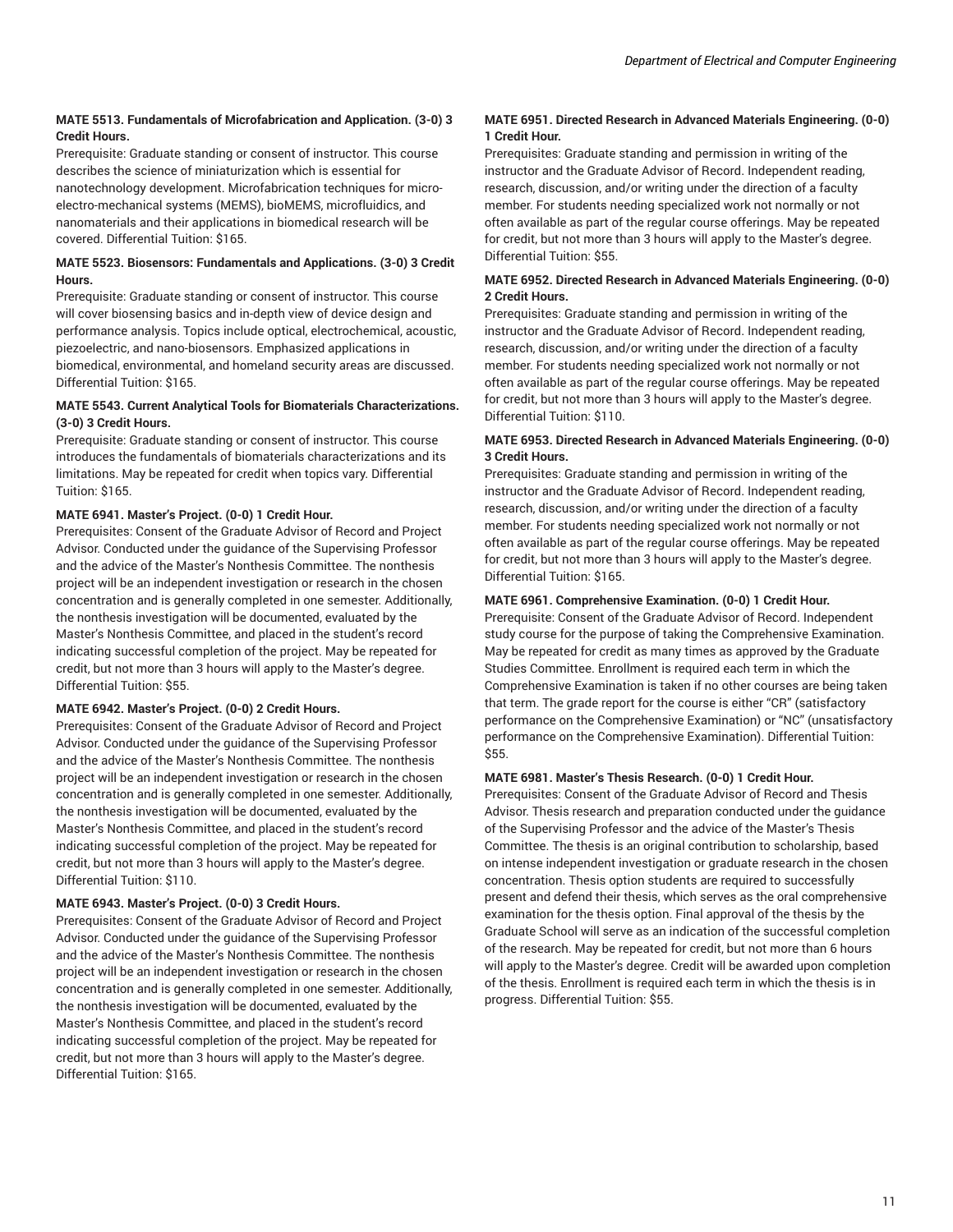### **MATE 6982. Master's Thesis Research. (0-0) 2 Credit Hours.**

Prerequisites: Consent of the Graduate Advisor of Record and Thesis Advisor. Thesis research and preparation conducted under the guidance of the Supervising Professor and the advice of the Master's Thesis Committee. The thesis is an original contribution to scholarship, based on intense independent investigation or graduate research in the chosen concentration. Thesis option students are required to successfully present and defend their thesis, which serves as the oral comprehensive examination for the thesis option. Final approval of the thesis by the Graduate School will serve as an indication of the successful completion of the research. May be repeated for credit, but not more than 6 hours will apply to the Master's degree. Credit will be awarded upon completion of the thesis. Enrollment is required each term in which the thesis is in progress. Differential Tuition: \$110.

### **MATE 6983. Master's Thesis Research. (0-0) 3 Credit Hours.**

Prerequisites: Consent of the Graduate Advisor of Record and Thesis Advisor. Thesis research and preparation conducted under the guidance of the Supervising Professor and the advice of the Master's Thesis Committee. The thesis is an original contribution to scholarship, based on intense independent investigation or graduate research in the chosen concentration. Thesis option students are required to successfully present and defend their thesis, which serves as the oral comprehensive examination for the thesis option. Final approval of the thesis by the Graduate School will serve as an indication of the successful completion of the research. May be repeated for credit, but not more than 6 hours will apply to the Master's degree. Credit will be awarded upon completion of the thesis. Enrollment is required each term in which the thesis is in progress. Differential Tuition: \$165.

### **Computer Engineering (CPE) Courses**

### **CPE 6941. Graduate Project. (0-0) 1 Credit Hour.**

Prerequisites: Consent of the Graduate Advisor of Record and Project Advisor. A semester-long project with approval of a supervising faculty. Credit will be awarded upon successful submission of a written report. May be repeated for credit, but not more than 3 hours will apply to the Master's degree. Enrollment is required each term in which the project is in progress. Differential Tuition: \$55.

### **CPE 6942. Graduate Project. (0-0) 2 Credit Hours.**

Prerequisites: Consent of the Graduate Advisor of Record and Project Advisor. A semester-long project with approval of a supervising faculty. Credit will be awarded upon successful submission of a written report. May be repeated for credit, but not more than 3 hours will apply to the Master's degree. Enrollment is required each term in which the project is in progress. Differential Tuition: \$110.

### **CPE 6943. Graduate Project. (0-0) 3 Credit Hours.**

Prerequisites: Consent of the Graduate Advisor of Record and Project Advisor. A semester-long project with approval of a supervising faculty. Credit will be awarded upon successful submission of a written report. May be repeated for credit, but not more than 3 hours will apply to the Master's degree. Enrollment is required each term in which the project is in progress. Differential Tuition: \$165.

### **CPE 6951. Independent Study. (0-0) 1 Credit Hour.**

Prerequisites: Graduate standing and permission in writing (form available) from the instructor and the Graduate Advisor of Record. Independent reading, research, discussion, and/or writing under the direction of a faculty member. For students needing specialized work not normally or not often available as part of the regular course offerings. May be repeated for credit, but not more than 6 hours, regardless of discipline, will apply to the degree. Differential Tuition: \$55.

### **CPE 6952. Independent Study. (0-0) 2 Credit Hours.**

Prerequisites: Graduate standing and permission in writing (form available) from the instructor and the Graduate Advisor of Record. Independent reading, research, discussion, and/or writing under the direction of a faculty member. For students needing specialized work not normally or not often available as part of the regular course offerings. May be repeated for credit, but not more than 6 hours, regardless of discipline, will apply to the degree. Differential Tuition: \$110.

### **CPE 6953. Independent Study. (0-0) 3 Credit Hours.**

Prerequisites: Graduate standing and permission in writing (form available) from the instructor and the Graduate Advisor of Record. Independent reading, research, discussion, and/or writing under the direction of a faculty member. For students needing specialized work not normally or not often available as part of the regular course offerings. May be repeated for credit, but not more than 6 hours, regardless of discipline, will apply to the degree. Differential Tuition: \$165.

### **CPE 6981. Master's Thesis. (0-0) 1 Credit Hour.**

Prerequisites: Consent of the Graduate Advisor of Record and thesis director. Thesis research and preparation. May be repeated for credit, but not more than 6 hours will apply to the Master's degree. Credit will be awarded upon completion of the thesis. Enrollment is required each term in which the thesis is in progress. Differential Tuition: \$55.

### **CPE 6982. Master's Thesis. (0-0) 2 Credit Hours.**

Prerequisites: Consent of the Graduate Advisor of Record and thesis director. Thesis research and preparation. May be repeated for credit, but not more than 6 hours will apply to the Master's degree. Credit will be awarded upon completion of the thesis. Enrollment is required each term in which the thesis is in progress. Differential Tuition: \$110.

### **CPE 6983. Master's Thesis. (0-0) 3 Credit Hours.**

Prerequisites: Consent of the Graduate Advisor of Record and thesis director. Thesis research and preparation. May be repeated for credit, but not more than 6 hours will apply to the Master's degree. Credit will be awarded upon completion of the thesis. Enrollment is required each term in which the thesis is in progress. Differential Tuition: \$165.

### **Electrical Engineering (EE) Courses**

### **EE 5103. Engineering Programming. (3-0) 3 Credit Hours.**

Prerequisite: Graduate standing or consent of instructor. Object oriented programming for engineering design problems using C++; software development for mathematical modeling and simulation of hardware systems; extraction and reporting (e.g., text processing) using scripting languages such as Perl; and individual class projects. Differential Tuition: \$165.

### **EE 5113. VLSI System Design. (3-1) 3 Credit Hours.**

Prerequisite: Graduate standing or consent of instructor. VLSI Circuit Design, CMOS technology and device modeling, structured digital circuits, VLSI systems; computer-aided design tools, placement, routing, extraction, design rule checking, graphic editors, simulation, verification, minimization, silicon compilation, test pattern generation, theory for design automation, and chip design. (Formerly EE 5323 Topic 1: VLSI I. Credit cannot be earned for both EE 5113 and EE 5323 VLSI I.) Differential Tuition: \$165.

### **EE 5123. Computer Architecture. (3-0) 3 Credit Hours.**

Prerequisite: Graduate standing or consent of instructor. Description of digital computer systems, arithmetic algorithms, central processor design, memory hierarchies and virtual memory, control unit and microprogramming, input and output, coprocessors, and multiprocessing. Differential Tuition: \$165.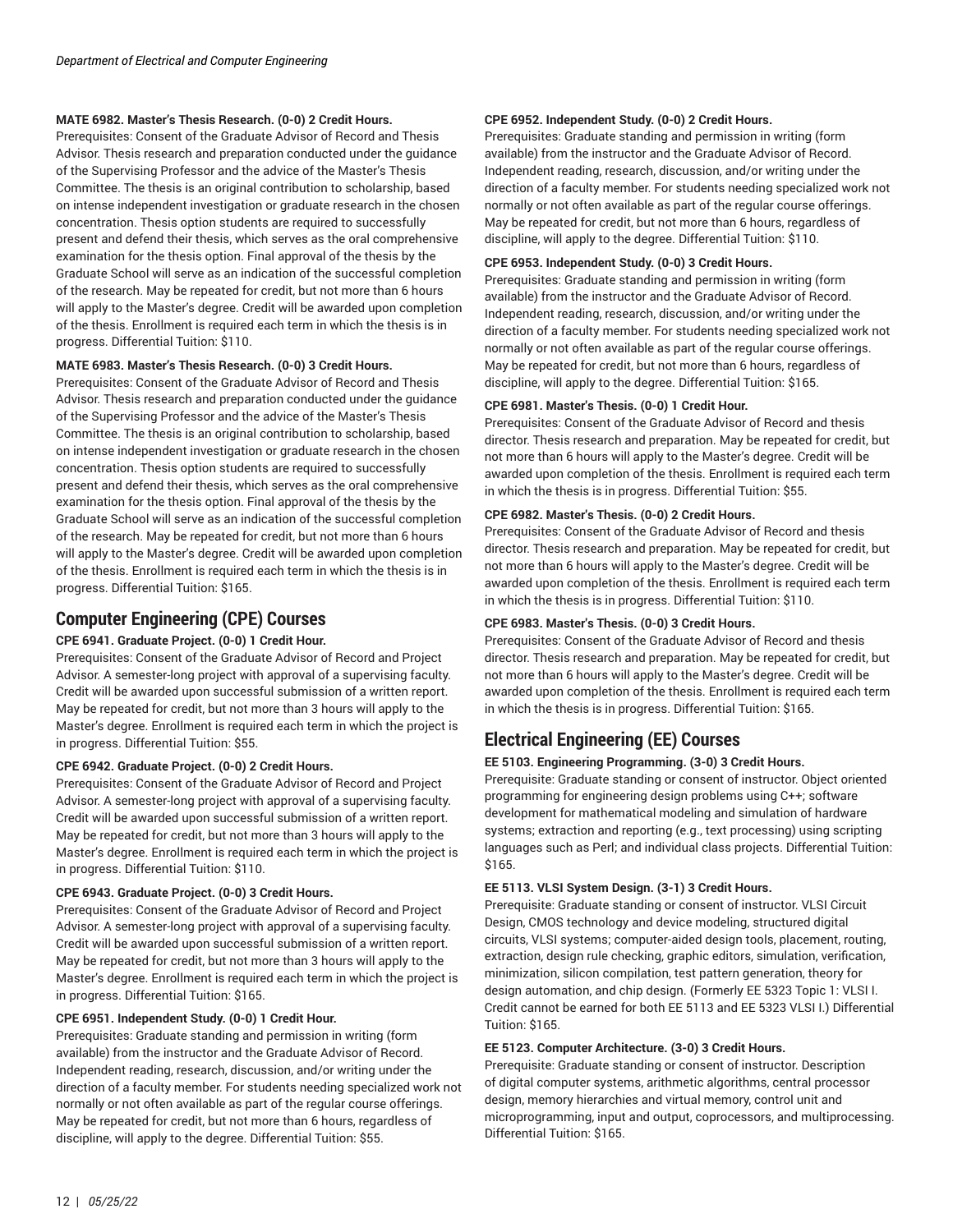### **EE 5143. Linear Systems and Control. (3-0) 3 Credit Hours.**

Prerequisite: Graduate standing or consent of instructor. Advanced methods of analysis and synthesis of linear systems, continuous and discrete-time systems, analytical approach to linear control theory. Differential Tuition: \$165.

#### **EE 5153. Random Signals and Noise. (3-0) 3 Credit Hours.**

Prerequisite: Graduate standing or consent of instructor. Study of probability theory, random processes, mean and autocorrelation, stationarity and ergodicity, Gaussian and Markov processes, power spectral density, noise, and linear systems. Differential Tuition: \$165.

#### **EE 5163. Digital Signal Processing. (3-0) 3 Credit Hours.**

Prerequisite: Graduate standing or consent of instructor. Study of discrete-time signals and systems, including Z-transforms, fast Fourier transforms, and digital filter theory. Filter design and effects of finite register length, and applications to one-dimensional signals. Differential Tuition: \$165.

### **EE 5183. Foundations of Communication Theory. (3-0) 3 Credit Hours.**

Prerequisite: Graduate standing or consent of instructor, completion of EE 5153 recommended. Basis functions, orthogonalization of signals, vector representation of signals, optimal detection in noise, matched filters, pulse shaping, intersymbol interference, maximum likelihood detection, channel cutoff rates, error probabilities, bandwidth, and power-limited signaling. Differential Tuition: \$165.

### **EE 5193. FPGA and HDL. (3-0) 3 Credit Hours.**

Prerequisite: Graduate standing or consent of instructor. Fundamental digital systems principles. HDL modeling concepts and styles: structural, RTL, and behavioral; modeling for synthesis and verification; modeling combinatorial and sequential logic circuits; modeling finite state machines; testbench developments; performance estimation and improvement. (Formerly EE 5223 Topic 2: FPGA and HDL. Credit cannot be earned for both EE 5193 and EE 5223 FPGA and HDL.) Differential Tuition: \$165.

#### **EE 5223. Topics in Digital Design. (3-0) 3 Credit Hours.**

Prerequisite: EE 5123 or consent of instructor. Topics may include the following: Topic 1: Graph Theory and Networking. Introduction to graphs and digraphs, applications of graphs, Eulerian and Hamiltonian graphs, connectivity, trees, planar graphs, decomposition problems, graph models for electrical and communications networks and computer architectures, communications network application examples, analysis and design. Topic 2: Microcomputer-Based Systems. 8- and 16-bit microprocessors, bus timing analysis, interfacing principles, LSI and VLSI chip interfacing, use of software development tools such as assemblers, compilers, and simulators, and hardware development tools including logic analyzer. Topic 3: PCI System Design. Understanding PCI specifications including protocol, electrical, mechanical, and timing. Study the protocol for highspeed, high-bandwidth data throughput. Designing a PCI-based system design and implementing in FPGA. May be repeated for credit as topics vary. Differential Tuition: \$165.

### **EE 5243. Special Topics in Control. (3-0) 3 Credit Hours.**

Prerequisite: EE 5143. Topics may include the following: Topic 1: Optimal Control. Optimal and suboptimal techniques for controller design using the principle of optimality, min-max principles, and induced norm minimization. Topic 2: Computational Intelligence. A study of neuron models, basic neural nets and parallel distributed processing, and sound mathematical intuition and applications about neural network algorithms and architectures. Includes theory of fuzzy sets, foundations of fuzzy logic, and genetic algorithms. Course emphasizes engineering applications; control, pattern recognition, damage assessment, and decisions. Topic 3: System of Systems Science and Engineering. Introduction to Systems Engineering, Large-Scale Complex Systems, System of Systems (SoS). Architecture and Modeling of System of Systems Engineering, Distributed and Cooperative Control of SoS, discrete-event simulation systems (DEVS) principles and applications, Autonomous Control Systems via Computational Intelligence Tools, principle component analysis and data mining techniques for SoS, V-Lab® a Virtual Laboratory and Matlab software for intelligent SoS, case studies: Sensor Networks, System of Robots, Future Combat Systems, Wireless Networks, System of Energy. Topic 4: Advanced Topics of Embedded Control Systems. Study control techniques for embedded systems. Emphasis on hybrid system configuration, data acquisition, and sensing and fundamentals for motion control system. Control schemes include NI DAQ based control and FPGA based control.5: Power Electronics. Switching power converter operation and design; modeling of power converters; power components including power semiconductor devices, inductors, and transformers; control of power converters; select power converter topology for applications such as renewable energy, electric transportation, and telecommunications. Learning objectives: Analyze basic operation of switching power converters; simulate detailed, average, and small-signal operation of power converters; use steadystate, average, and small-signal models of pulse width modulation switch in power converter analysis and design; design of converter power stage for steady-state specifications; and design feedback controller of converters for dynamic specifications. May be repeated for credit as topics vary. Differential Tuition: \$165.

### **EE 5263. Topics in Digital Signal Processing and Digital Filtering. (3-0) 3 Credit Hours.**

Prerequisite: EE 5153 or EE 5163, or consent of instructor. Topics may include the following: Topic 1: Nonlinear Filters. Order statistic filters, morphological filters, stack/Boolean filters, and other related topics. Topic 2: Detection and Estimation Theory. Minimum variance unbiased estimation, Cramer-Rao low bound, maximum likelihood estimation, Bayesian estimation, Neyman-Pearson detector, Bayesian detector, matched filter, Generalized Likelihood Ratio Test. Topic 3: Orthogonal Transforms, Wavelets and Fractals with Applications. Fast orthogonal transform (Cosine, Sine, Hartley, Haar, Slant, Short-time Fourier and Gabor and Walsh), subband decomposition, fractals, fractal dimension, iterated function systems, denoising and others. Topic 4: Wavelet Transforms and Applications. Subband decompositions; wavelets and wavelet packets: construction, properties, decomposition and reconstruction, multiresolution analyses; image and video international compression standards, signal and image denoising; steganography, and watermarking. Topic 5: Signal Processing for Wireless Systems. Usage of transforms for the analysis and design of wireless systems. FIR and IIR filter design and adaptive signal processing for wireless systems. May be repeated for credit as topics vary. Differential Tuition: \$165.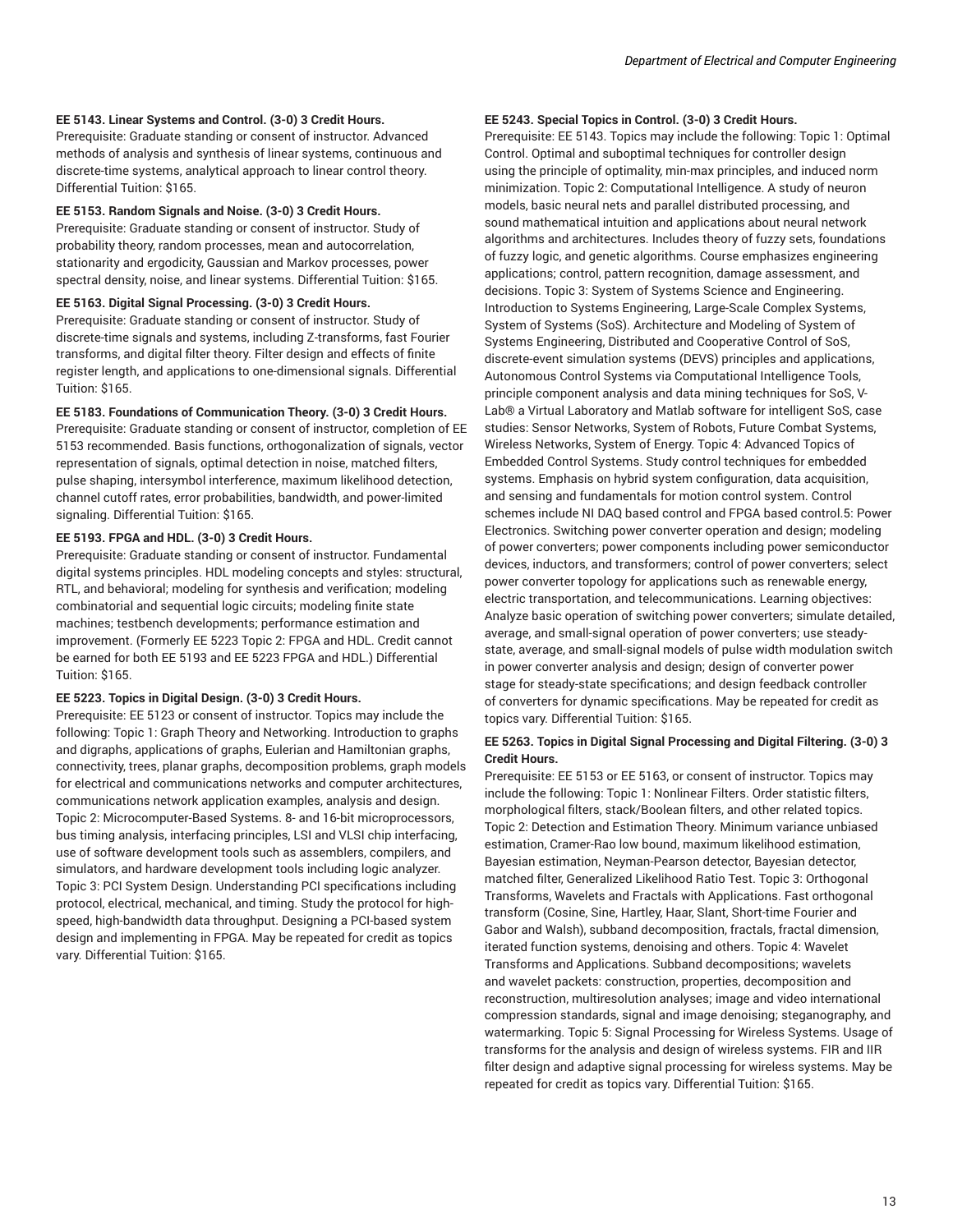### **EE 5283. Topics in Communication Systems. (3-0) 3 Credit Hours.**

Prerequisite: Graduate standing or consent of instructor. May be repeated for credit as topics vary. Topics may include the following:Topic 1: Spread Spectrum Communications and GPS. Spread Spectrum(SS) Signals and Systems, Theory of Pseudorandom Sequences, Synchronization (Acquisition, Tracking), CDMA and Global Positioning Systems (GPS, A-GPS, Galileo), Simulations of SS Systems.Topic 2:Simulation of Communication Systems. Simulation and implementation of representative communication systems, Automatic Gain Control (AGC),modulation/demodulation, pulse shaping and matched filters, carrier and time recovery, equalizers, fast correlators. Practical filter design for communication systems. Topic 3: Wireless Communications and Networks. Communication systems, modulation techniques, Spread Spectrum, multiple access techniques, coding, error detection and correction, cellular systems, satellite systems, mobile communications, antennas, networks, TCP/IP suite, network protocols, Mobile IP, Wireless LANs, IEEE 802 standards. Topic 4: 5G Wireless Communications. Concepts, theory, and object oriented modeling of 5G cellular systems in Matlab from the perspective of 3GPP 5G Core Networks (LTE).Coverage includes multi-carrier modulation, OFDMA, fading, multiple antenna systems, diversity, Massive MIMO, millimeter wave communications, adaptive modulation and coding, H-ARQ and system ergodic and outage capacity. 5G Core Networks, Service Based Architectures (SBA), Network Function Virtualization (NFV), Virtualized RAN, Physical Layer Systems, . Topic 5: Communication Networks. Introduction and layered network architecture. Point-topoint communication and datalink control (error detection, automatic repeat request protocols, link initialization and disconnect protocols). Delay models in database networks(elements of queueing theory). Multiaccess communication (Aloha, collision resolution protocols, carrier sense multiple access, reservation-based protocols). Routing (packet switching, minimum weight spanning trees, shortest path routing). The Internet Protocol (IP). Transport layer protocols. Flow control. Topic 6: Engineering Optimization. Convex sets and functions. Convex optimization problems: Linear programming, quadratic programming, geometric programming, semidefinite programming. Optimality conditions. Lagrangian duality. Optimization algorithms: Gradient methods, Newton's method, Lagrange multiplier methods, interior point methods, subgradient methods. Applications in different areas of Electrical Engineering, such as Communications and Networking (power control in cellular networks, optimal transceiver design for multiaccess communication, optimal routing and optimal network flow), Signal Processing (least squares problems, regression models, sparsity-promoting regularizations), and Power Systems(economic dispatch, optimal power flow, electricity markets). Topic 7:Computer Network Security. Encryption techniques, symmetric ciphers, public key cryptography, Hash Functions, authentication, email security, IP security, Web security, wireless network security, firewalls. Topic 8:Error Correcting Code. Analysis of error control codes in communication systems, disk drives, satellite communications, and cellular systems, Galois Field Algebra, systematic and non-systematic codes, recursive codes, BCH Codes, Cyclic Codes, Syndrome Decoding, Convolutional Coding and Decoding, Soft Output Viterbi Algorithm (SOVA), Iterative Codes, 5G Error correction Codes, Low Density Parity Check Codes (LDPC), Erasure Codes in data base systems. Differential Tuition: \$165.

#### **EE 5293. Topics in Microelectronics. (3-0) 3 Credit Hours.**

Prerequisite: EE 4313. Topics may include the following: Topic 1: Analog Integrated Circuit Design. Introduction to MOS devices and analog circuit modeling. Analog circuits: active resistors, current sources, current mirrors, current amplifiers, inverting amplifier, differential amplifier, cascade amplifier, MOS switches, and the output amplifier. Complex circuits: comparators, operational amplifiers, and other commonly used building blocks for mixed signal systems. Use of CAD tools to layout and simulate analog circuits. Topic 2: Mixed Signal Circuits and Systems. Introduction to the circuits of systems in which analog and mixed signal integrated circuit design are employed. The topics are A/D and D/A converters, including Nyquist-rate and oversampling A/D converters, switched capacitor filters, multipliers, oscillators, the PLL, and circuit design issues, testing, digital calibration and correction. May be repeated for credit as topics vary. Differential Tuition: \$165.

### **EE 5323. Topics in VLSI Design. (3-0) 3 Credit Hours.**

Prerequisite: EE 5113 or consent of instructor. Topic 1: Advanced VLSI Design. Microelectronic systems architecture; VLSI circuit testing methods; integration of heterogeneous computer-aided design tools; wafer scale integration; advanced high-speed circuit design and integration. Engineering design of large-scale integrated circuits, systems, and applications; study of advanced design techniques, architectures, and CAD methodologies. Topic 2: Low Power VLSI Design. Hierarchy of limits of power, source of power consumption, voltage scaling approaches; circuit, logic, architecture and system level power optimization; power estimation; advanced techniques for power optimization; software design for low power. Topic 3: VLSI Testing. Digital system design verification; logic and fault simulation; testbench guidelines; functional coverage; VLSI manufacturing test; fault modeling; testability measures; Design for Testability (DFT); and Automatic Test Pattern Generation (ATPG). Topic 4: VLSI Performance Analysis and Optimization. Delay models, delay calculation, signal integrity effects, timing analysis, performance variability, performance optimization, and delay test. May be repeated for credit as topics vary. Differential Tuition: \$165.

#### **EE 5343. Intelligent Control and Robotics. (3-0) 3 Credit Hours.**

Prerequisite: EE 5143. Study of artificial neural networks control, knowledge-based control, and fuzzy-logic control. Analytical techniques and fundamental principles of robotics; dynamics of robot arms, motion control, robot sensing, and robot intelligence. Differential Tuition: \$165.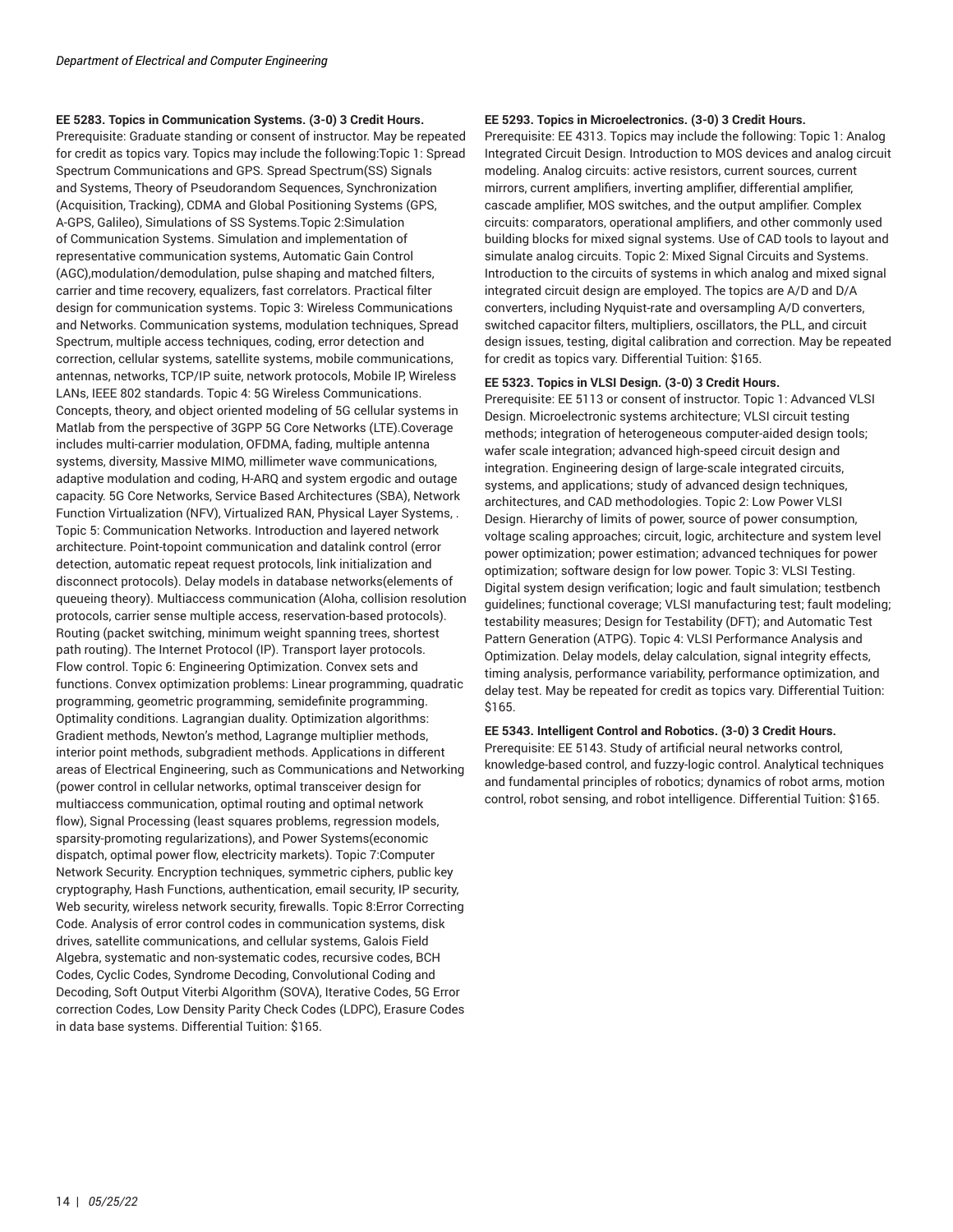**EE 5353. Topics in Multimedia Signal Processing. (3-0) 3 Credit Hours.**

Prerequisite: EE 5153 or EE 5163, or consent of instructor. Topics may include the following: Topic 1: Digital Image Processing. Study of binary image processing; histogram and point operations; algebraic and geometric image operations; 2-D digital Fourier transforms; convolution; linear and nonlinear filtering; morphological filters; image enhancement; linear image restoration (deconvolution); digital image coding and compression; and digital image analysis. (Formerly EE 5363. Credit cannot be earned for both EE 5353 Topic 1: Digital Image Processing and EE 5363.) Topic 2: Computer Vision and Application. Image perception, edge detection in the visual system, future vectors, image enhancement, shape from shading, image segmentation by textural perception in humans, chain codes, B-splines, classification (SVM and others). Topic 3: Biomedical Image Processing. This course will examine the fundamental and mathematical aspects of imaging; new algorithms and mathematical tools for the advanced processing of medical and biological images, which include fundamental methods of image reconstruction from their projections, multi-modal imaging, image analysis and visualization, image enhancement, image segmentation and gene-expression calculation, image parameter estimation and measurements, target location, texture synthesis and analysis, morphological image processing, processing of microarray images, processing of FISH stacked images, automated analysis of gene copy numbers by fluorescence in situ hybridization, image acquisition and processing in major imaging techniques, including magnetic resonance, 2-D and 3-D computed tomography, positron emission tomography, and others. Topic 4: Development of Multimedia Applications for Wireless Devices. Programming on wireless systems. Multimedia (image, audio and video) formats. Multimedia processing. Development of sample applications. May be repeated for credit as topics vary. Differential Tuition: \$165.

### **EE 5373. Wireless Communication. (3-0) 3 Credit Hours.**

Prerequisite: Graduate standing or consent of instructor. This course offers in-depth study of wireless communication systems at the physical layer, propagation modeling for wireless systems, modulation schemes used for wireless channels, diversity techniques and multiple antenna systems, and multiple access schemes used in wireless systems. Differential Tuition: \$165.

### **EE 5403. Advanced Dielectric and Optoelectronic Engineering Laboratory. (2-4) 3 Credit Hours.**

Prerequisite: Graduate standing or consent of instructor. Topic 1: Principles of Dielectric Devices. Evaluation of capacitance devices, impedance frequency and temperature spectrum analysis, characterization of tunable dielectric microwave materials, characterization of piezoelectric devices. Topic 2: Principles of Optical Components and Systems. Lasers, photo-detectors, phase locked interferometer, electro-optical and nonlinear optic devices, optical image processing, Fourier optics, holographic recording, and photorefractive storage. May be repeated for credit as topics vary. Differential Tuition: \$165.

#### **EE 5413. Principles of Microfabrication. (2-3) 3 Credit Hours.**

Prerequisite: Graduate standing or completion of EE 3323. Fundamentals of microfabrication techniques, including photolithography, thin film deposition (physical vapor deposition and chemical vapor deposition), etching, thermal oxidation, diffusion, ion implantation, chemical and mechanical polishing, and epitaxy. Nanofabrication techniques that enable sub-micron feature sizes will also be discussed (electron beam or x-ray lithography, focused ion beam, and other bottom-up approaches). Students will visit nearby research institutes and foundry companies as part of this course. (Credit cannot be earned for both EE 4533 and EE 5413. Same as ME 5803. Credit cannot be earned for both EE 5413 and ME 5803.) Generally offered: Fall. Differential Tuition: \$165.

**EE 5423. Topics in Computer Architecture. (3-0) 3 Credit Hours.**

Prerequisite: EE 5123 or consent of instructor. Topic 1: Parallel and Distributed Computing. Multiprocessor and multicomputer systems, shared-memory and distributed memory systems, exploitation of parallelism, data partitioning and task scheduling, multiprocessor system interconnects, message passing and data routing, parallel programming. Topic 2: RISC Processor Design, RISC Concept. RISC versus CISC, RISC advantages and disadvantages, various processor survey and applications, study of software development tools: assemblers, compilers, simulators, RISC implementations. Topic 3: Superscalar Microprocessor Architecture. Definition of superscalar, superpipelined, and VLIW processors; available parallelism in programs; branch prediction techniques; memory systems for superscalar processors; trace caches; memory disambiguation and load/store recording; performance evaluation techniques; multimedia extensions in superscalar processors. Topic 4: Fault Tolerance and Reliable System Design. Reliability and availability techniques, maintainability and testing techniques, evaluation criteria, fault-tolerant computing, fault-tolerant multiprocessors, design methodology for high reliability systems. Topic 5: Computer Arithmetic. Fundamental principles of algorithms for performing arithmetic operations in digital computers. Number systems, fast implementations of arithmetic operations and elementary functions, design of arithmetic units using CAD tools. Topic 6: Advanced Computer Architecture. Superscalar and vector processors, advanced pipelining techniques, instruction-level parallelism and dynamic scheduling techniques, advanced memory hierarchy design. May be repeated for credit as topics vary. Differential Tuition: \$165.

**EE 5443. Discrete-Time Control Theory and Design. (3-0) 3 Credit Hours.** Prerequisite: EE 5143. Control theory relevant to deterministic and stochastic analysis and design of computer-controlled systems using both state-space and input-output models. Differential Tuition: \$165.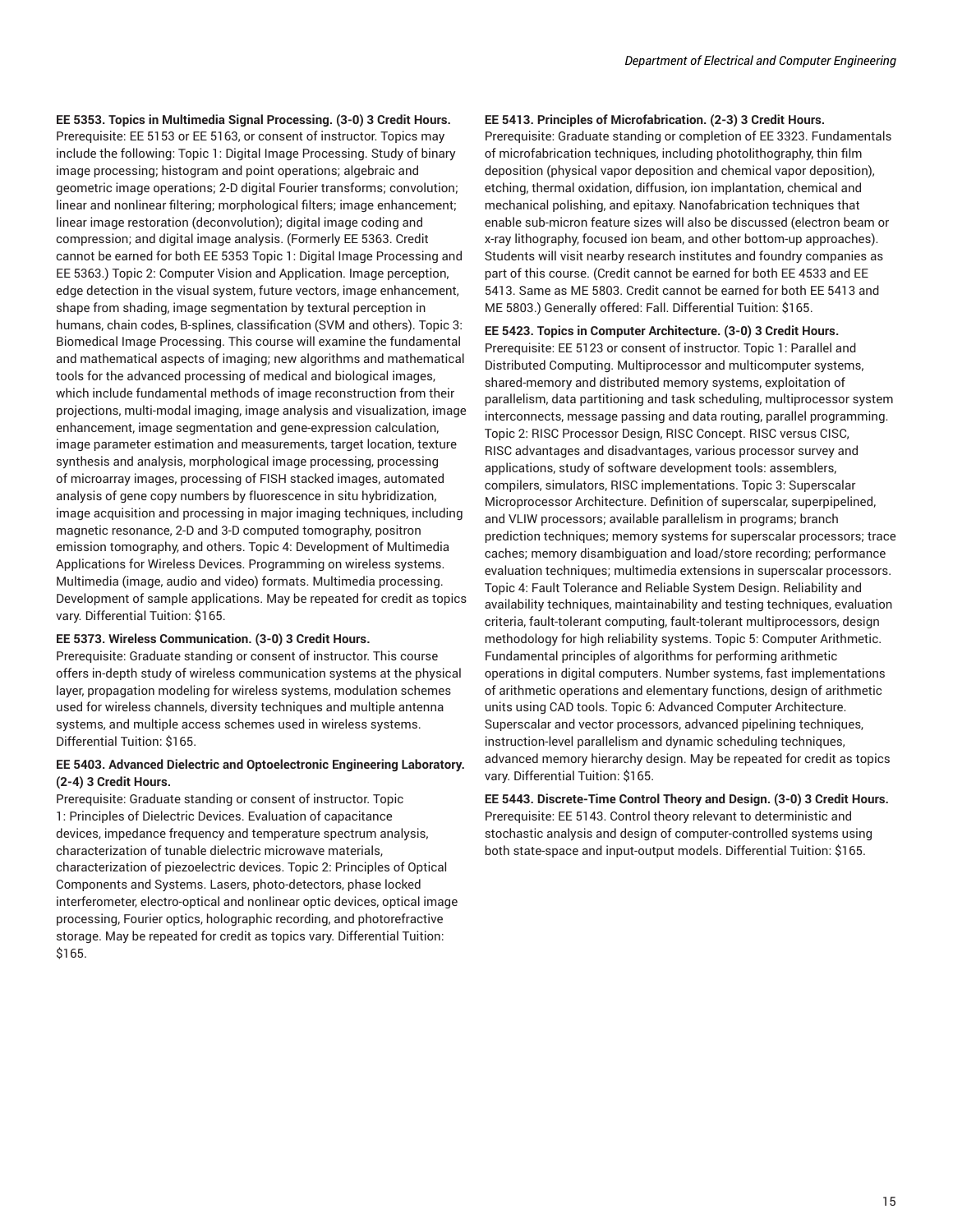### **EE 5453. Topics in Software Engineering. (3-0) 3 Credit Hours.**

Prerequisite: EE 5123 or consent of instructor. Topic 1: Large Domain-Specific Software Architectures. Software engineering approaches; scenario-based design processes to analyze large problem domains; domain modeling and representations; creation of component-based architecture providing an object-oriented representation of system requirements; and development of large software class project. Topic 2: Embedded Software Systems Design. Dataflow models, uniprocessor and multiprocessor scheduling, hardware/software codesign, hierarchical finite state machines, synchronous languages, reactive systems, and heterogeneous systems. Topic 3: Embedded Software Testing and Quality Assurance. Systematic testing of embedded software systems; unit (module), integration and system level testing; software verification; hardware/software cotesting; code inspections; use of metrics; quality assurance; measurement and prediction of software reliability; software maintenance; software reuse and reverse engineering. Topic 4: Advanced Engineering Programming. Programming in the cloud, advanced engineering design problems and techniques using C++ and Java, advanced data structures and complexity analysis of algorithms, dynamic programming using Perl and Python, and large-scale and realworld group and individual projects. May be repeated for credit as topics vary. Differential Tuition: \$165.

### **EE 5473. Fiber Optic Communication. (3-0) 3 Credit Hours.**

Prerequisite: Graduate standing or consent of instructor. In-depth study of fiber optic principles, performance of optical receivers, devices, digital and analog fiber optic transmission systems, wavelength division multiplexing systems, optical amplifiers, and fiber optic measurements. Differential Tuition: \$165.

### **EE 5503. Introduction to Nanoelectronics. (2-3) 3 Credit Hours.**

Prerequisite: Graduate standing or completion of EE 3323. Fundamentals of semiconductor device physics. State-of-the-art CMOS and beyond-CMOS device technologies. Quantum transport theories of electron, phonon, and spin in nanoscale solids. Nanofabrication techniques. Lowdimensional nanomaterials for future electronics. Practical application of nanotechnology in mechanical, optical, and biological heterogeneous systems. Students will study a quantum phenomenon using a device simulation software. (Credit cannot be earned for both EE 4523 and EE 5503. Same as ME 5883. Credit cannot be earned for both EE 5503 and ME 5883.) Generally offered: Spring. Differential Tuition: \$165.

### **EE 5523. Introduction to Cloud Computing. (3-0) 3 Credit Hours.**

Prerequisite: Graduate standing or consent of instructor. Study in concepts related to cloud computing including key components of cloud computing, networking fundamentals, Python programming, resource allocation using cloud APIs, introduction to parallel programming with Python using MPI, data analytics fundamentals such as relational database theory, SQL/noSQL, and Map/Reduce. Differential Tuition: \$165.

### **EE 5543. Nonlinear System and Control. (3-0) 3 Credit Hours.**

Prerequisite: EE 5143. Nonlinear systems modeling, existence and uniqueness of solutions, phase plane analysis, Lyapunov stability analysis, Lyapunov based nonlinear control techniques. Differential Tuition: \$165.

### **EE 5553. Deep Learning. (3-0) 3 Credit Hours.**

Prerequisite: EE 5153. This course will introduce the basic concept of deep learning and cover most important deep learning models including deep neural networks, convolutional networks, and recurrent neural networks. The course will also cover applications of deep learning in computer vision, natural language processing, computational biology, and other areas. Differential Tuition: \$165.

### **EE 5563. Statistical Inference. (3-0) 3 Credit Hours.**

Prerequisite: EE 5153. Fundamentals of hypothesis testing and parameter estimation including likelihood ratio test, unbiased estimation, and minimax estimation. Parametric and nonparametric inference with elements of large sample theory. Graphical models with exact and approximate inference methods including Markov chain Monte Carlo methods and variational inference. Elements of sequential inference including change point detection, hidden-Markov models, and time-series analysis. Differential Tuition: \$165.

### **EE 5573. Machine Learning. (3-0) 3 Credit Hours.**

Prerequisite: EE 5153. Introduction to concepts of training, testing, and cross-validation. Probability and statistical inference: conditional probability and expectation, maximum likelihood estimation and MAP estimation. Linear and nonlinear supervised methods in regression and classification including linear discriminant analysis, logistic regression, support vector machines, ridge regression, LASSO, elastic net, and neural networks. Unsupervised methods including clustering and dimensionality reduction. Mathematics of machine learning: vector spaces, linear algebra, convex optimization, and stochastic gradient descent. Differential Tuition: \$165.

### **EE 5583. Topics in Digital Communication. (3-0) 3 Credit Hours.**

Prerequisite: Graduate standing or consent of instructor. Topics may include the following: Topic 1: Digital Information Theory. Entropy and mutual information; Huffman coding; source and channel coding theorems; channel capacity; block coding error bounds; random coding bounds; cutoff rate; multiuser information theory; random access channels and protocols; multiaccess coding methods. Topic 2: Digital Modulation Schemes. In-depth study of digital modulation; information sources and source coding, quantization, representation of digitally modulated signals; synchronization and timing issues in digital communications. Topic 3: Computer Communication Networks. Fundamentals of communication networks, data communication and transmission systems, peer-to-peer protocols, local/wide area networks, multiple access methods, and service integration. Topic 4: Coding and Error Correction. Algebraic Coding Theory; groups and fields, linear codes, Hamming distance, cyclic codes, minimum distance bounds, BACH codes and algebraic decoding, Reed-Solomon codes, Reed-Mueller codes and maximum likelihood decoding, suboptimal decoding, and applications of coding. May be repeated for credit as topics vary. Differential Tuition: \$165.

### **EE 5593. Topics in Advanced Sensor Devices. (3-0) 3 Credit Hours.**

Prerequisite: Graduate standing or consent of instructor. Fundamentals of materials parameters to design nano-micro level pyroelectric, piezoelectric, ferroelectric and various electronic sensors and actuators. May be repeated for credit as topics vary. Differential Tuition: \$165.

### **EE 5643. Advanced Robotics and Artificial Intelligence. (3-0) 3 Credit Hours.**

Introduction and review of manipulator robots, mobile robotics navigation, localization, sensing and control. Drones modeling and control, AI and machine Learning, clustering, PCA, regression, evolutionary computing, fuzzy systems, deep learning, deep neural networks, and projects. Differential Tuition: \$165.

### **EE 5693. Dielectric and Optoelectronic Devices. (3-0) 3 Credit Hours.** Prerequisite: Graduate standing or consent of instructor. Introduction to functional dielectric and optoelectronic materials and devices. Dielectric polarization, relaxation, loss and breakdown properties. Mechanisms of piezoelectric, pyroelectric, and electro-optic properties of solid state

materials. Differential Tuition: \$165.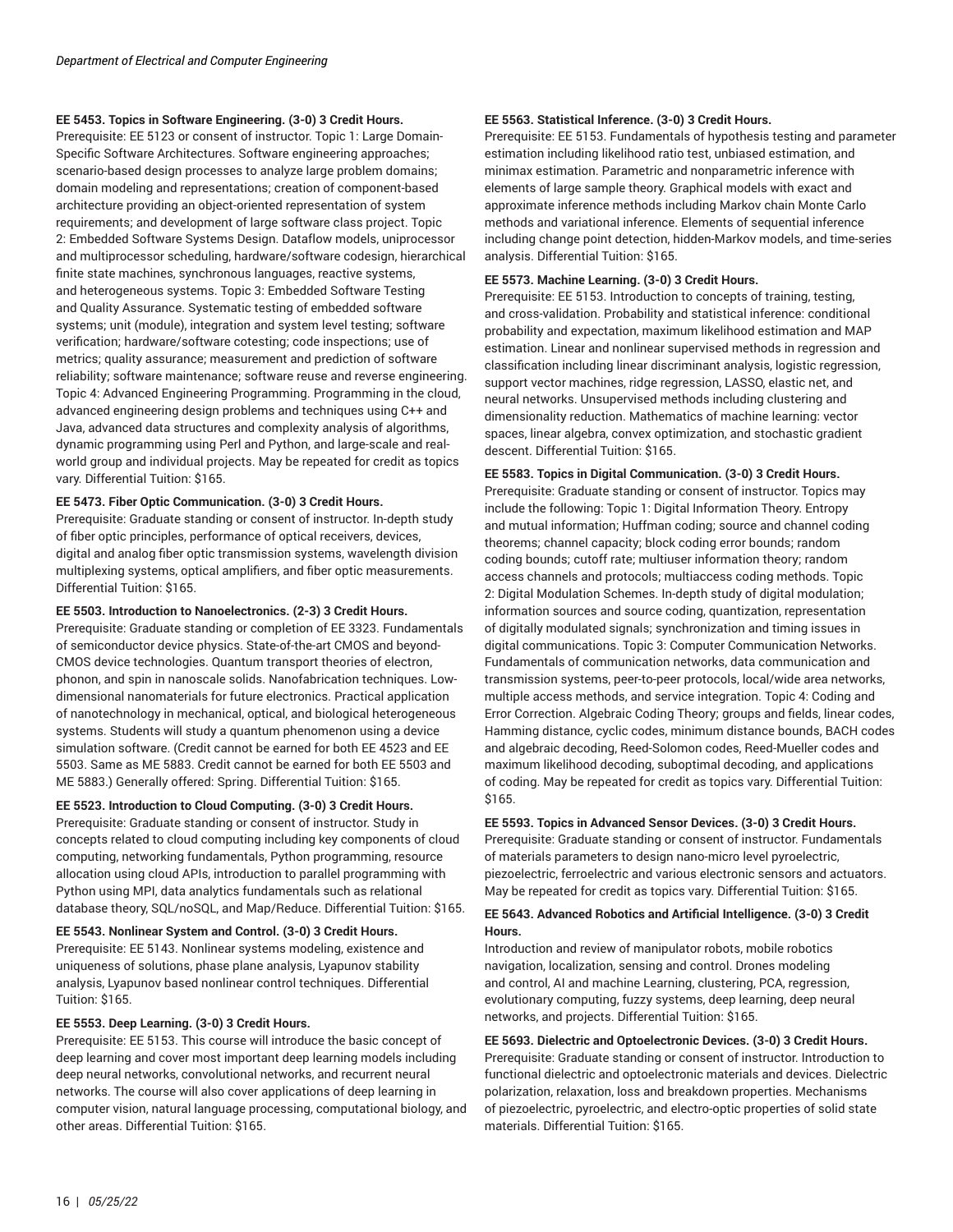### **EE 5743. Network Multi-agent Systems. (3-0) 3 Credit Hours.**

Prerequisite: EE 5143. This course will cover basic network sciences, graph theories, multi-agent system modeling and control, swarms, and social networks. The course will prepare students with fundamental tools to analyze and design network systems with applications in robotics, power systems, social networks, biological networks, and distributed computing and optimization. Differential Tuition: \$165.

### **EE 5843. Optimization and Control of Cyber-Physical Systems. (3-0) 3 Credit Hours.**

Prerequisite: EE 5143. Modeling of cyber-physical systems; applications in complex urban infrastructure; mathematical optimization; semidefinite programming; dynamic state estimation; robust feedback control; networked control systems; modeling time-delays and cyber-attacks within CPSs; model predictive control. Differential Tuition: \$165.

#### **EE 5943. Adaptive Estimation and Control. (3-0) 3 Credit Hours.**

Prerequisite: EE 5143. Current methods in adaptive systems and control including stability analysis, convergence, robustness, system identification, recursive parameter estimation, and design of parameterized controllers. Differential Tuition: \$165.

### **EE 6243. Modeling and Control of Three-Phase PWM Converters. (3-0) 3 Credit Hours.**

Develop understanding of power conversion principles in three-phase PWM converters and learn to design the control for the converters used in most applications through: use of switching state vectors and different modulation schemes, development of averaged models of rectifiers and inverters in stationary and rotating coordinates, small-signal modeling in rotating coordinates, and closed loop control design. Different Tuition: \$165.

### **EE 6343. Advanced Topics in Systems and Control. (3-0) 3 Credit Hours.**

Prerequisites: Consent of Graduate Advisor of Record and Dissertation Director. Current topics in the systems and control area. May be repeated for credit as topics vary. Differential Tuition: \$165.

**EE 6363. Advanced Topics in Signal Processing. (3-0) 3 Credit Hours.** Prerequisites: Consent of Graduate Advisor of Record and Dissertation Director. Current topics in the signal processing area. May be repeated for credit as topics vary. Differential Tuition: \$165.

### **EE 6383. Advanced Topics in Communications. (3-0) 3 Credit Hours.**

Prerequisites: Consent of Graduate Advisor of Record and Dissertation Director. Current topics in the communications area. May be repeated for credit as topics vary. Differential Tuition: \$165.

### **EE 6493. Advanced Topics in Electronic Materials and Devices. (2-3) 3 Credit Hours.**

Prerequisites: EE 5693 and EE 5503 or EE 5593 or consent of instructor. Topics to be selected from advanced sensors, actuators, engineered materials, device physics, microwave applications of MEMS structures, optoelectronics and photonics, microelectronic devices and nanotechnology. May be repeated for credit as topics vary. Differential Tuition: \$165.

### **EE 6931. Graduate Research Internship. (0-0) 1 Credit Hour.**

Prerequisite: Graduate standing in electrical and computer engineering and consent of instructor. Research associated with enrollment in the Graduate Research Internship Program. The grade report for the course is either "CR" (satisfactory performance on Graduate Research Internship) or "NC" (unsatisfactory performance on Graduate Research Internship). Differential Tuition: \$55.

### **EE 6932. Graduate Research Internship. (0-0) 2 Credit Hours.**

Prerequisite: Graduate standing in electrical and computer engineering and consent of instructor. Research associated with enrollment in the Graduate Research Internship Program. The grade report for the course is either "CR" (satisfactory performance on Graduate Research Internship) or "NC" (unsatisfactory performance on Graduate Research Internship). Differential Tuition: \$110.

### **EE 6933. Graduate Research Internship. (0-0) 3 Credit Hours.**

Prerequisite: Graduate standing in electrical and computer engineering and consent of instructor. Research associated with enrollment in the Graduate Research Internship Program. The grade report for the course is either "CR" (satisfactory performance on Graduate Research Internship) or "NC" (unsatisfactory performance on Graduate Research Internship). Differential Tuition: \$165.

#### **EE 6941. Graduate Project. (0-0) 1 Credit Hour.**

Prerequisites: Consent of the Graduate Advisor of Record and Project Advisor. A semester-long project with approval of a supervising faculty. Credit will be awarded upon successful submission of a written report. May be repeated for credit, but not more than 3 hours will apply to the Master's degree. Enrollment is required each term in which the project is in progress. (Formerly EE 6963.) Differential Tuition: \$55.

### **EE 6942. Graduate Project. (0-0) 2 Credit Hours.**

Prerequisites: Consent of the Graduate Advisor of Record and Project Advisor. A semester-long project with approval of a supervising faculty. Credit will be awarded upon successful submission of a written report. May be repeated for credit, but not more than 3 hours will apply to the Master's degree. Enrollment is required each term in which the project is in progress. (Formerly EE 6963.) Differential Tuition: \$110.

#### **EE 6943. Graduate Project. (0-0) 3 Credit Hours.**

Prerequisites: Consent of the Graduate Advisor of Record and Project Advisor. A semester-long project with approval of a supervising faculty. Credit will be awarded upon successful submission of a written report. May be repeated for credit, but not more than 3 hours will apply to the Master's degree. Enrollment is required each term in which the project is in progress. (Formerly EE 6963.) Differential Tuition: \$165.

#### **EE 6951. Independent Study. (0-0) 1 Credit Hour.**

Prerequisites: Graduate standing and permission in writing (form available) of the instructor and the Graduate Advisor of Record. Independent reading, research, discussion, and/or writing under the direction of a faculty member. For students needing specialized work not normally or not often available as part of the regular course offerings. May be repeated for credit, but not more than 6 hours, regardless of discipline, will apply to the degree. Differential Tuition: \$55.

### **EE 6952. Independent Study. (0-0) 2 Credit Hours.**

Prerequisites: Graduate standing and permission in writing (form available) of the instructor and the Graduate Advisor of Record. Independent reading, research, discussion, and/or writing under the direction of a faculty member. For students needing specialized work not normally or not often available as part of the regular course offerings. May be repeated for credit, but not more than 6 hours, regardless of discipline, will apply to the degree. Differential Tuition: \$110.

### **EE 6953. Independent Study. (0-0) 3 Credit Hours.**

Prerequisites: Graduate standing and permission in writing (form available) of the instructor and the Graduate Advisor of Record. Independent reading, research, discussion, and/or writing under the direction of a faculty member. For students needing specialized work not normally or not often available as part of the regular course offerings. May be repeated for credit, but not more than 6 hours, regardless of discipline, will apply to the degree. Differential Tuition: \$165.